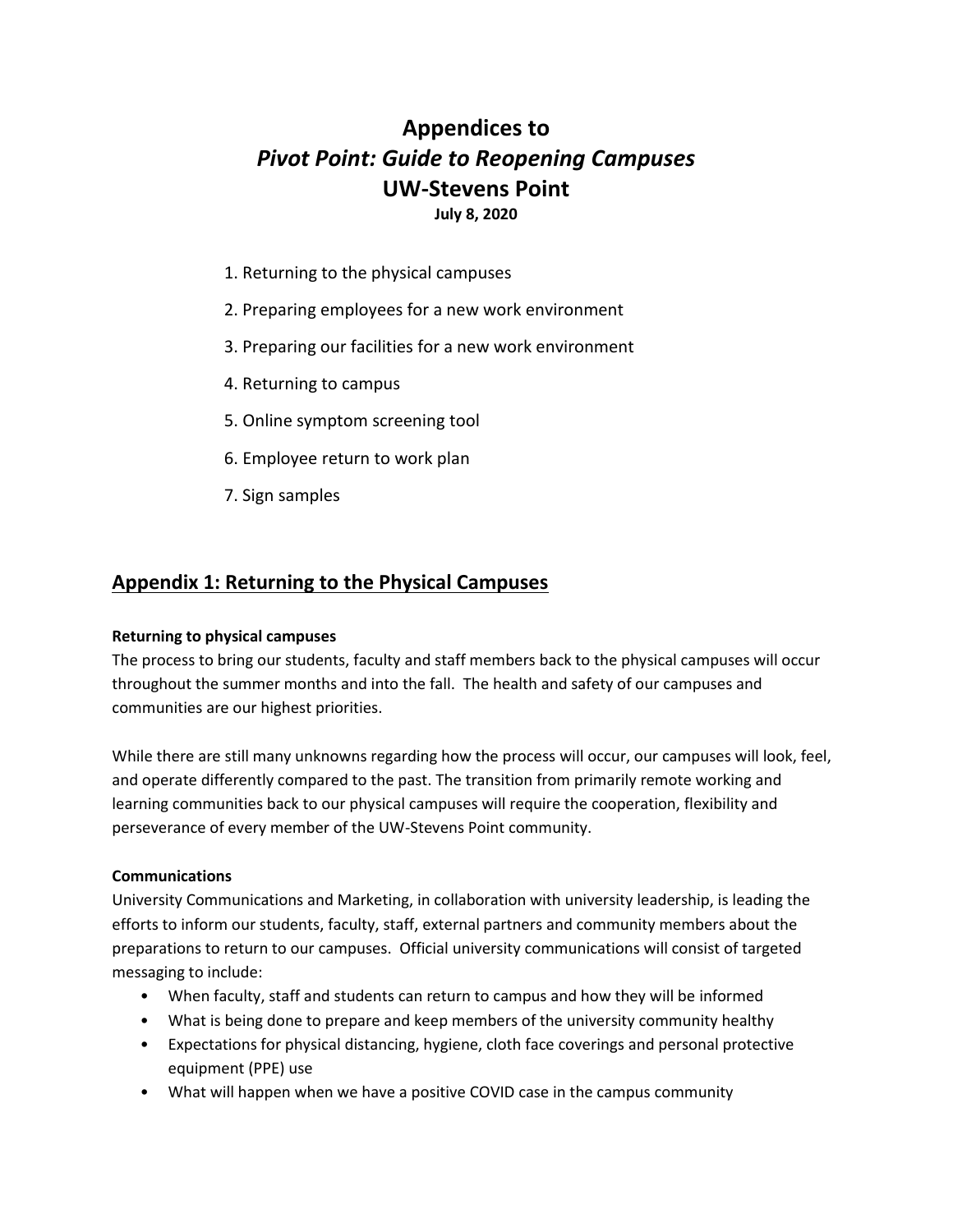#### **Support in a time of change**

Ensuring our students, faculty, and staff understand what their campus will be like on return is critical. Some people expect nothing to change, while others will assume everything will be different. Preparing campus community and reminding them that these changes are designed to help keep them safe will ease anxiety.

To adjust to the new reality, campus leaders at all levels will:

- Take time to engage with students, faculty, and staff to understand their concerns and perspectives. This informs the creation of strategies that enable their success.
- Provide timely and useful information to campuses about what is happening.
- Give virtual work support to help students and employees continue their transition to virtual collaboration tools, whether working on campus or remotely.
- Offer proactive training to help students and employees learn new patterns of behavior and understand the "new normal" for their campuses.
- Provide students and employees with reinforced training after returning to campuses; repetition will help acknowledge and retain important messages and information.
- Use provided signage that reinforces key messages

#### **Employee Mental and Emotional Wellbeing**

The UWSP Employee Assistance Program (EAP) is available to offer a variety of support services during this stressful period. Telephonic or video counseling is available, and can be accessed using most smart phones, tablets, and computers with a camera. Contact EAP services by calling 866-274-4723 or visiting [www.feieap.com,](http://www.feieap.com/) username: SOWI. Services are confidential and free for employees and their dependents.

Pointers Achieving Wellness is a UWSP program committed to employee overall health and wellbeing, both physical and emotional. Visit the UWSP employee wellness-Pointers Achieving Wellness page [\(www.uwsp.edu/HPHD/pages/empwell/default.aspx\)](http://www.uwsp.edu/HPHD/pages/empwell/default.aspx) for more information and resources to offer support, manage stress and enhance resilience.

To subscribe to the Employee Wellness Monday Message go to [www.uwsp.edu/HPHD/pages/empwel/newsletters.aspx/aspx](http://www.uwsp.edu/HPHD/pages/empwel/newsletters.aspx/aspx)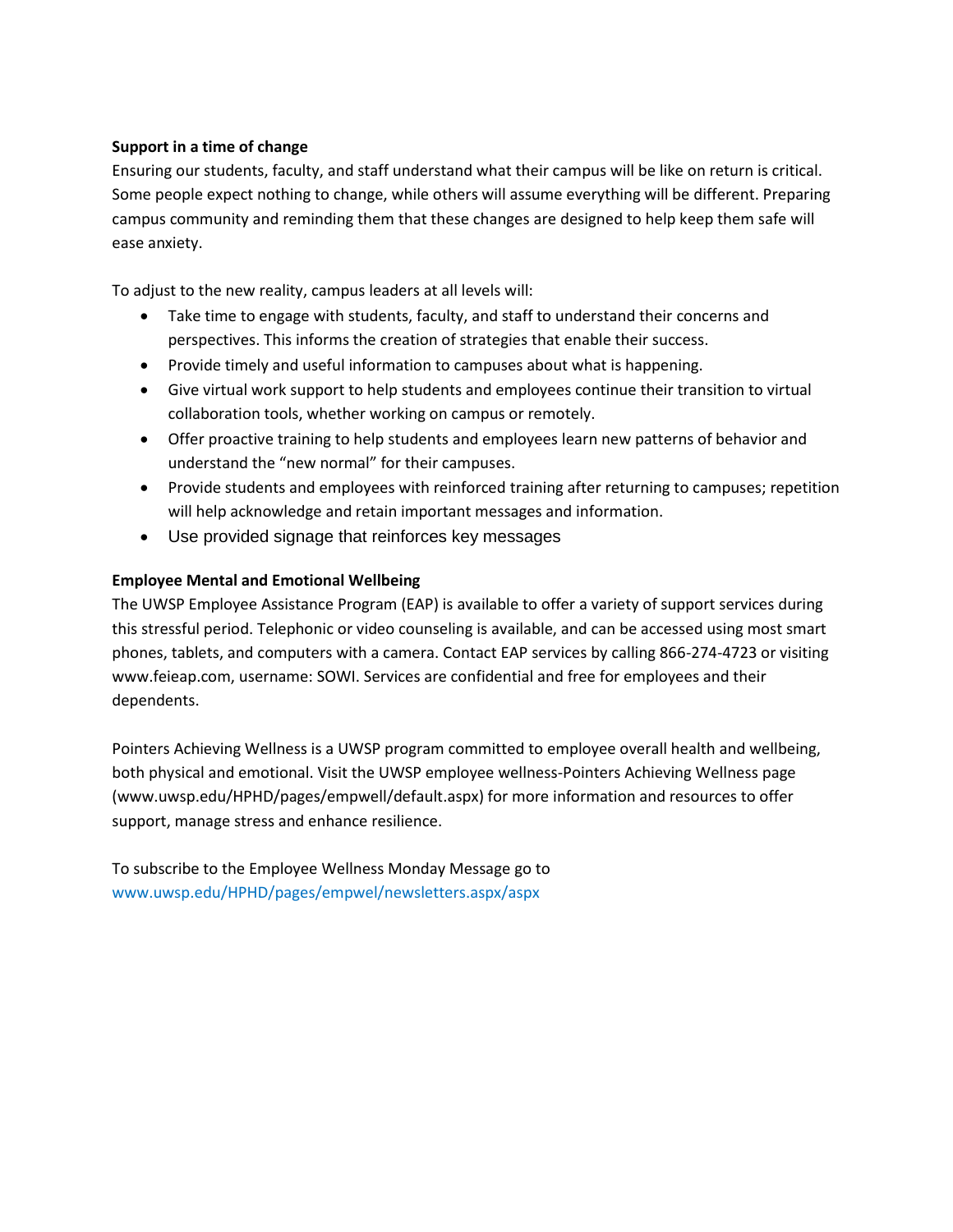# **Appendix 2: Preparing Employees for a New Work Environment**

We are making space and service updates to maintain hygiene safety and physical distancing best practices in six ways:



### **Physical distancing**

By modifying shared spaces with staggered seating and buffer zones, employees can continue to operate in the workplace while maintaining a healthy physical distance from colleagues and visitors.

### **Increased sanitization**

We've implemented heightened cleaning measures to ensure the health and wellbeing of our students, faculty and staff members. We are disinfecting common areas more frequently and are providing sanitization products (e.g. hand sanitizer).

## **Behavioral signage**

New cleaning standards and capacity protocols will be reinforced with strategically placed signage and wayfinding—friendly reminders that the well-being of our university community depends on all of us to do our part.



### **Face coverings, masks and hygiene**

Good hand hygiene and use of appropriate face coverings will be essential to minimize the risk of person-to-person transmission of COVID-19.



## **Consistent communication**

Sharing of timely, accurate and pertinent information will be essential to engaging the UW-Stevens Point community in measures to prevent the spread of COVID-19 within our campus community.

## **Health monitoring and contact tracing**

Students and employees will be required to complete a screening tool daily when on any campus to attest that they have no symptoms of COVID. In the event of an outbreak on campus, the local Division of Public Health will be responsible for contact tracing—the process of determining with whom each sick person might have come into contact.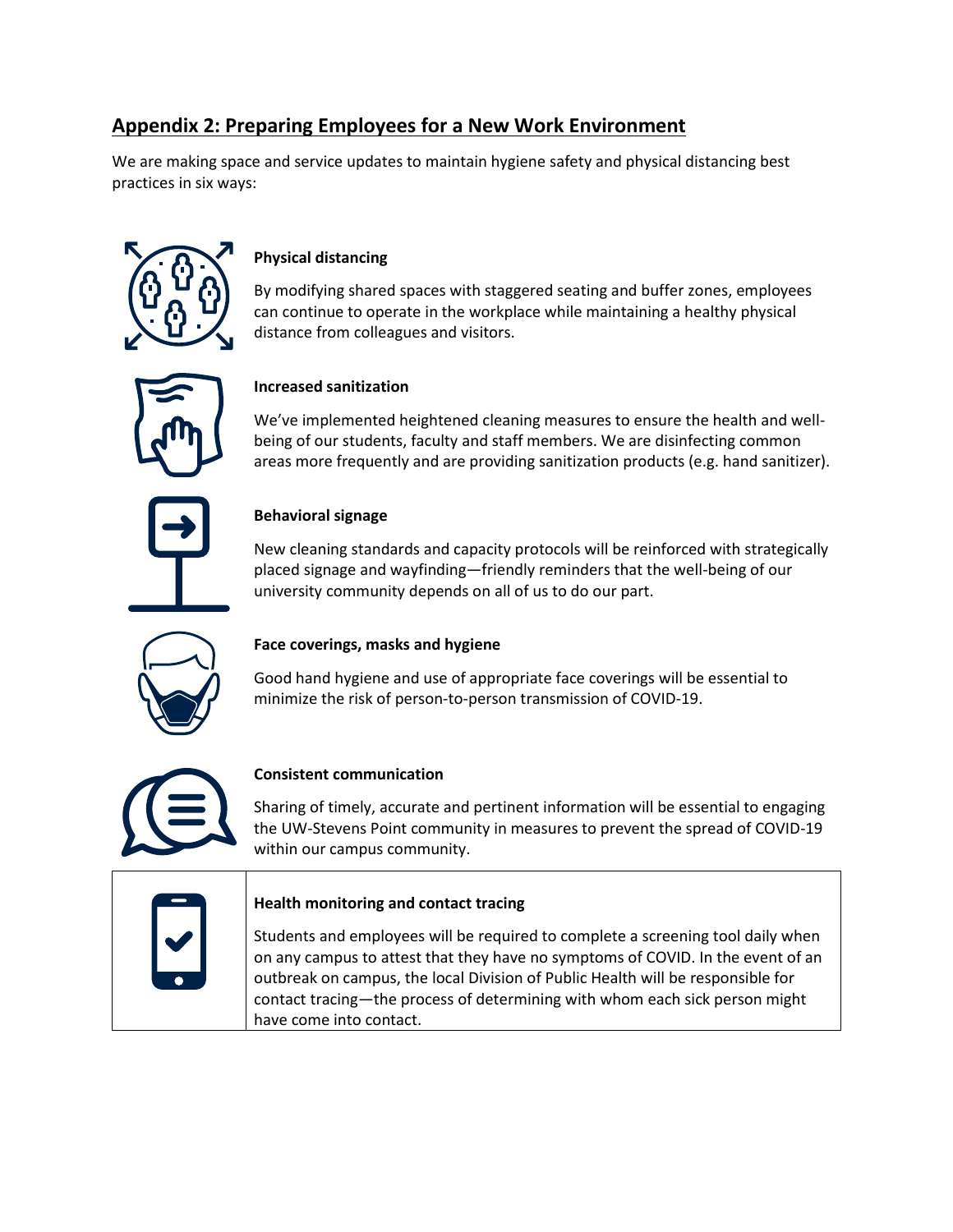#### **Personal Safety Practices**

University policy follows the current recommendations from the U.S. Centers for Disease Control and Prevention (CDC) and OSHA to reduce employee exposure to the SARS-CoV-2 virus. To request accommodations related to personal safety practices, students should contact the Disability and Assistive Technology Center and employees, contact Human Resources.

**Face masks/Face coverings:** On UW-Stevens Point campuses, field stations and the aquaculture facility, everyone is required to wear a face covering. Face coverings are required indoors in public spaces, including classrooms, laboratories, studios and other instructional spaces, and outdoors when physical distancing is difficult to maintain. Limited exceptions for specialized academic instruction must be approved by the provost. A face covering is not required when working alone in an office but must be worn when others are present. Face coverings are not required in residence hall rooms unless the students assigned to a room are joined by other students.

Appropriate use of face masks or coverings is critical in minimizing risks to others near you. You could spread COVID-19 to others even if you do not feel sick. The face mask or cloth face covering is not a substitute for physical distancing.

UW-Stevens Point will provide each employee and student with a cloth face covering. Purchased or homemade cloth face coverings that meet the CDC guidelines are acceptable. Cloth face coverings must only be worn for one day at a time and be properly laundered before use again. See details regarding use and care below.

Disposable masks, if used, may only be worn for one day and then must be placed in the trash.

**Cloth face coverings are NOT surgical masks or N-95 respirators.** Surgical masks and N-95 respirators must be reserved for health care workers and other medical first responders, as recommended in CDC guidance.

Pursuant to Wis. Stats. SPS 332.50-Incorporation of standards by reference; 29 CFR 1910.132(d)(1) and 29 CFR 1910.134, the use of a cloth face covering, not considered PPE, should not change the required workplace hazard assessment. If an employee asserts that an increase in risk is associated with the wearing of a cloth face covering, the supervisor should reassess the workplace hazards being mindful of the requirements in their workplace hazard assessment as well as relevant health concerns. Detailed information may be found on the UWSP Risk Management Department website (link) in the Personal Protective Equipment Policy.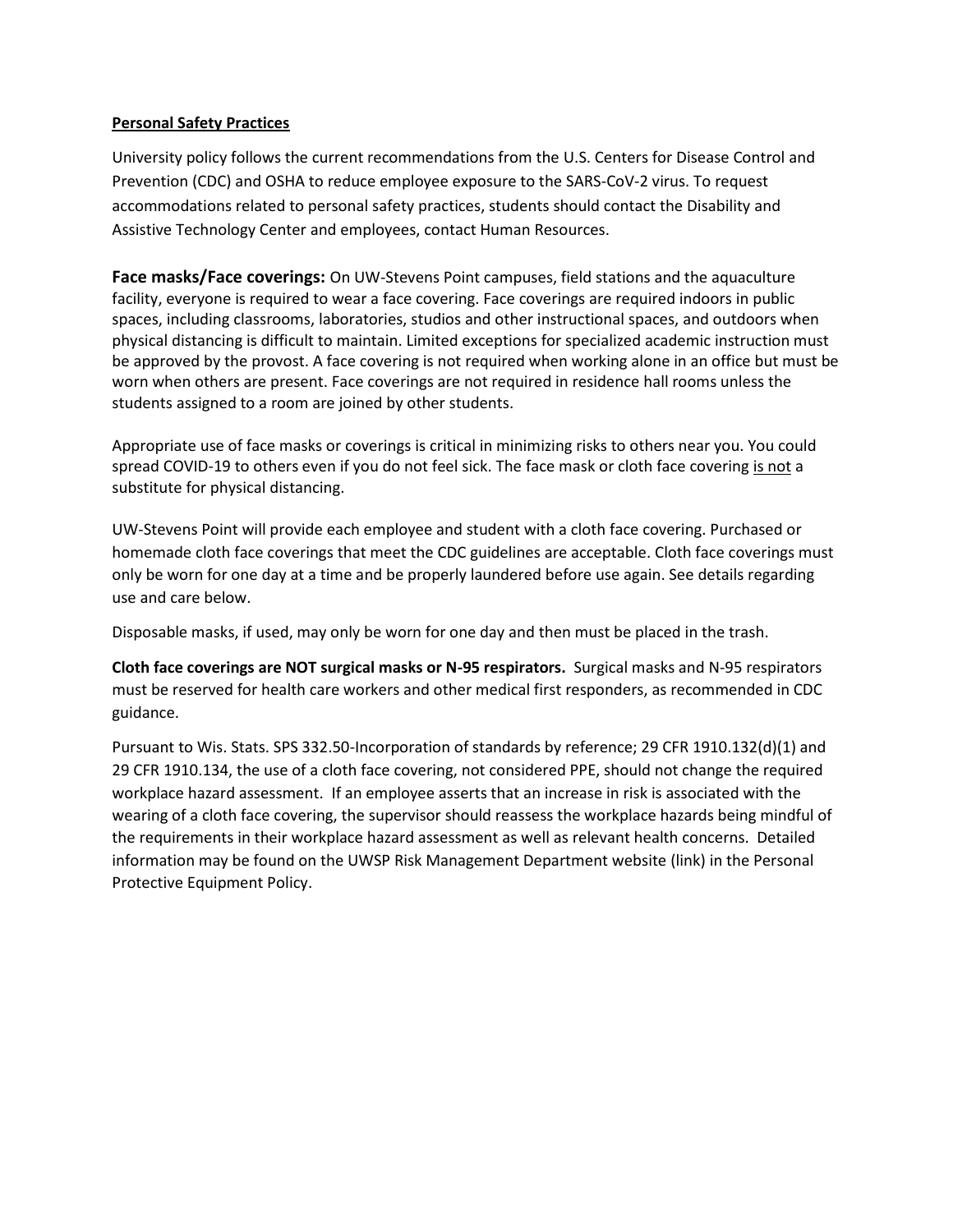|          |                               | Type and Intended Use of Face Coverings, Masks, Respirators |                                       |                    |
|----------|-------------------------------|-------------------------------------------------------------|---------------------------------------|--------------------|
| Type     | Cloth Face Covering           | Disposable Mask                                             | Medical-Grade<br>Surgical Mask        | N95 Respirator     |
|          | Homemade or                   | Commercially manufactured FDA-approved                      |                                       | Provide effective  |
|          | commercially                  | masks help contain wearer's masks to protect                |                                       | respiratory        |
|          | Description manufactured face | respiratory emissions                                       | the wearer from                       | protection from    |
|          | coverings are                 |                                                             | large droplets and                    | airborne particles |
|          | washable and help             |                                                             | splashes; help                        | and aerosols;      |
|          | contain wearer's              |                                                             | contain wearer's                      | helps contain      |
|          | respiratory                   |                                                             | respiratory                           | wearer's           |
|          | emissions                     |                                                             | emissions                             | respiratory        |
|          |                               |                                                             |                                       | emissions          |
|          |                               | Required for campus community use in non-                   |                                       |                    |
| Intended |                               | health care settings (office spaces, general                | These masks are reserved for health   |                    |
| luse     |                               | research/work settings, classrooms, shops, and              | care workers and other approved task- |                    |
|          |                               | common areas) where 6 feet physical distancing              | specific hazards.                     |                    |
|          |                               | cannot be consistently maintained. Must be                  |                                       |                    |
|          |                               | replaced daily. (While likely necessary for ingress         |                                       |                    |
|          |                               | and egress, not required when working alone in              |                                       |                    |
|          | an office).                   |                                                             |                                       |                    |

**Who should NOT use cloth face coverings:** children under age 2, people with conditions adversely impacted by a face mask (e.g., trouble breathing), anyone who is unconscious, incapacitated or otherwise unable to remove the mask without assistance.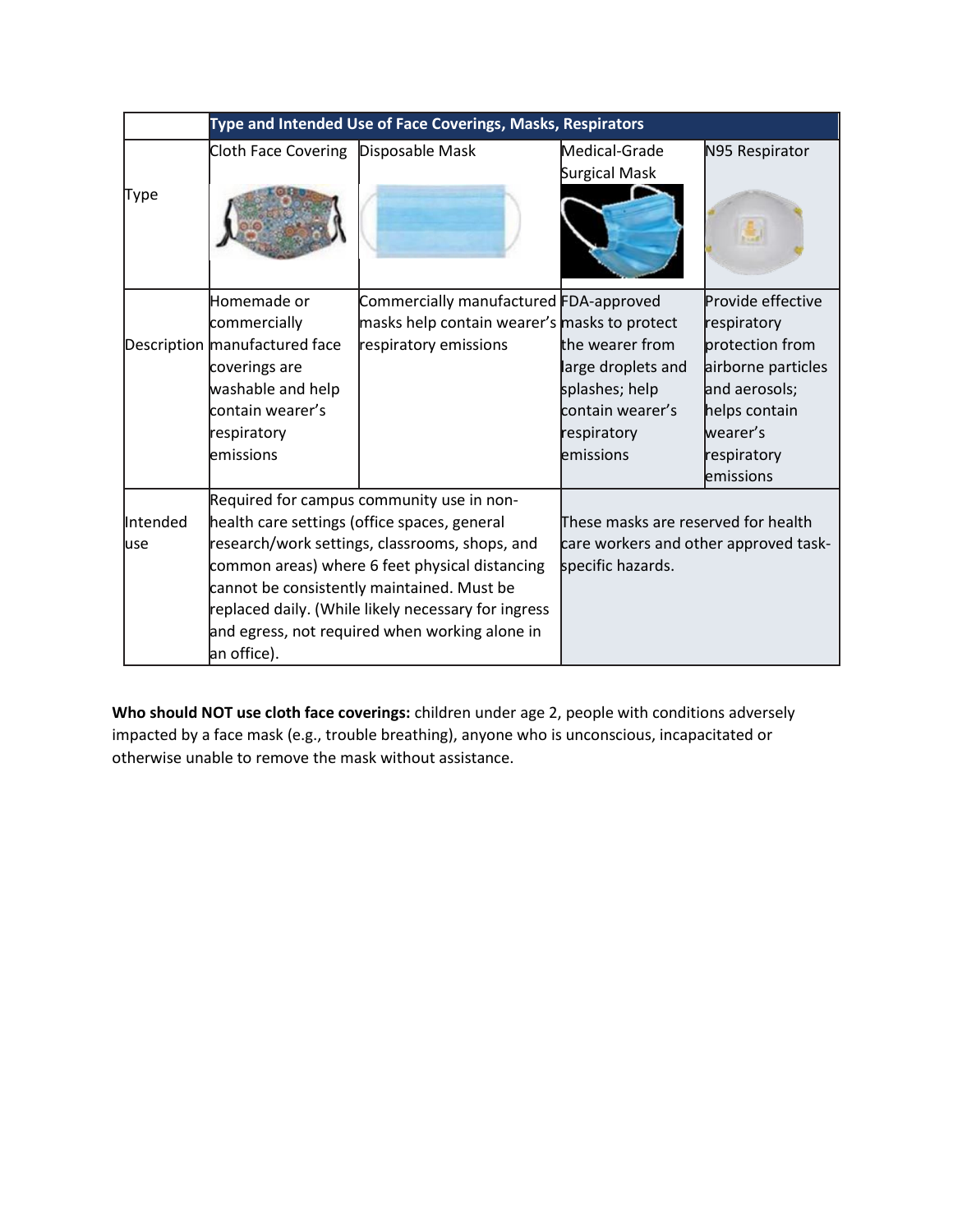#### **Use and care of face coverings**

For details regarding cloth face coverings, including how to create, wear and care for homemade face coverings, visit th[e CDC website.](https://www.cdc.gov/coronavirus/2019-ncov/index.html)

Wear your face covering/disposable mask correctly

- Wash hands or use hand sanitizer prior to handling the face covering/disposable mask.
- Ensure the face covering/disposable mask fits over the nose and under the chin.
- Situate the face covering/disposable mask properly with nose wire snug against the nose (where applicable).
- Tie straps behind the head and neck or loop around the ears.
- Throughout the process: Avoid touching the front of the face covering/disposable mask.



Taking off the face covering/disposable mask:

- Do not touch your eyes, nose or mouth when removing the face covering/disposable mask.
- When taking off the face covering/disposable mask, loop your finger into the strap and pull the strap away from the ear, or untie the straps.
- Wash hands immediately after removing.

#### **Care, storage and laundering:**

- Keep face coverings/disposable mask stored in a paper bag when not in use.
- Cloth face coverings may not be used more than one day at a time and must be washed after use. Cloth face coverings should be properly laundered with regular clothing detergent before first use, and after each shift. Cloth face coverings should be replaced immediately if soiled, damaged (e.g., ripped, punctured) or visibly contaminated.
- Disposable masks must not be used for more than one day and should be placed in the trash after your shift or if it is soiled, damaged (e.g., stretched ear loops, torn or punctured material) or visibly contaminated.

**Goggles/Face Shields:** Staff do not need to wear goggles or face shields as part of general activity on campus. Using good hand hygiene and avoiding touching your face are generally sufficient for other than health care environments.

Face shields provide barrier protection to the facial area and related mucous membranes (eyes, nose, lips) and are considered an alternative to goggles. Face shields are not meant to function as primary respiratory protection and are not recommended to be worn in lieu of a cloth face covering as the shield lacks a seal around the nose and mouth.

In certain limited situations, such as instructors working with hearing-impaired individuals who rely on lip-reading to communicate effectively, face shields may be used without a face covering with the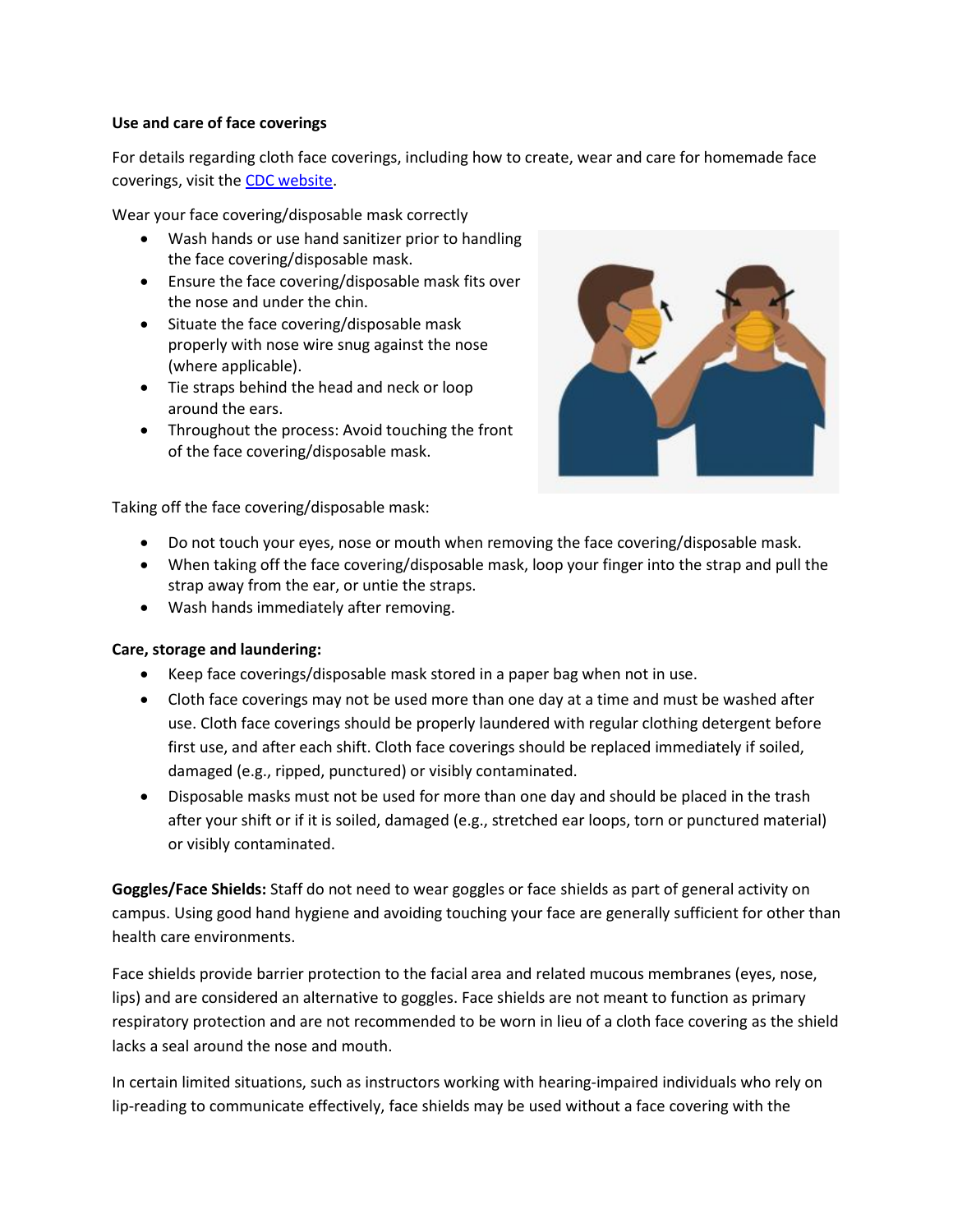understanding that this does not provide the same level of respiratory protection. In these situations, it is critically important that physical distancing is observed.

**Physical Distancing:** Keeping space between you and others is one of the best tools to avoid being exposed to the COVID-19 virus and slowing its spread. Because people can spread the virus before they know they are sick, it is important to stay away from others when possible, even if you have no symptoms. Physical distancing is important for everyone, especially to help protect people who are at higher risk of getting very sick. Faculty and staff members who are physically on campus must follow these physical distancing practices:



- Stay at least 6 feet (about 2 arms' length) from other people at all times
- Do not gather in groups of 10 or more
- Stay out of crowded places and avoid mass gatherings
- Use hand sanitizer

**Handwashing:** Wash your hands often with soap and water for at least 20 seconds especially after you have been in a public place, or after blowing your nose, coughing, sneezing or touching your face. If soap and water are not readily available, use a hand sanitizer that contains at least 60% alcohol. Cover all surfaces of your hands and rub them together until they feel dry. Avoid touching your eyes, nose and mouth, and wash your hands after touching your face.

**Gloves:** Health care workers and others in high-risk areas should use gloves as part of PPE (personal protective equipment), but according to the CDC, gloves are not necessary for general use and do not replace good hand hygiene. Washing your hands often is considered the best practice for common everyday tasks.

**Cleaning/Disinfection:** Custodial teams will clean office and workspaces based on CDC guidelines for disinfection protocols. Facility Services will also maintain hand sanitizer stations at major building entrances, elevator stops and high-traffic areas. Mechanical, electrical, plumbing and monitoring systems are being assessed and readied for reopening of buildings.

Building occupants should also wipe down commonly used surfaces before and after use with products that meet the EPA's criteria for use against COVID-19 and are appropriate for the surface. This includes any shared-space location or equipment (e.g., copiers, printers, computers, A/V and other electrical equipment, coffee makers, desks and tables, light switches, doorknobs, etc.). These products will be included in the office kit each department will receive.

**Coughing/Sneezing Hygiene:** If you are in a private setting and are not wearing your cloth face covering, remember to always cover your mouth and nose with a tissue when you cough or sneeze or use the inside of your elbow. Then throw used tissues in the trash. Immediately wash your hands with soap and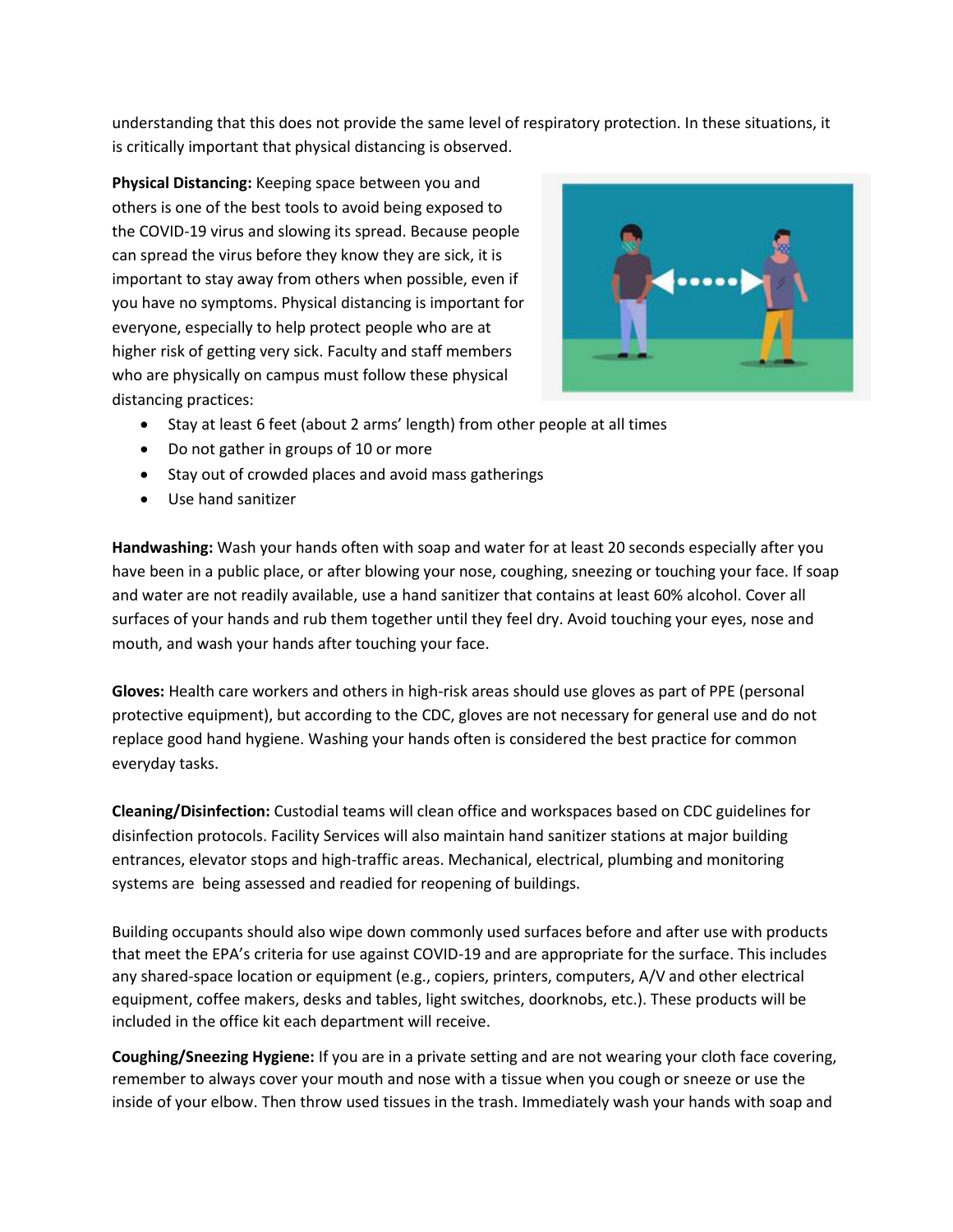water for at least 20 seconds. If soap and water are not readily available, clean your hands with alcoholbased hand sanitizers with greater than 60% ethanol -- or 70% isopropanol in health care settings.

People who need to take extra precautions: **According to U.S. Centers for Disease Control and Prevention** [\(CDC\),](https://www.cdc.gov/coronavirus/2019-ncov/need-extra-precautions/people-at-higher-risk.html) certain people, including older adults and those with underlying conditions such as heart or lung disease or diabetes, are at higher risk for developing more serious complications from COVID-19.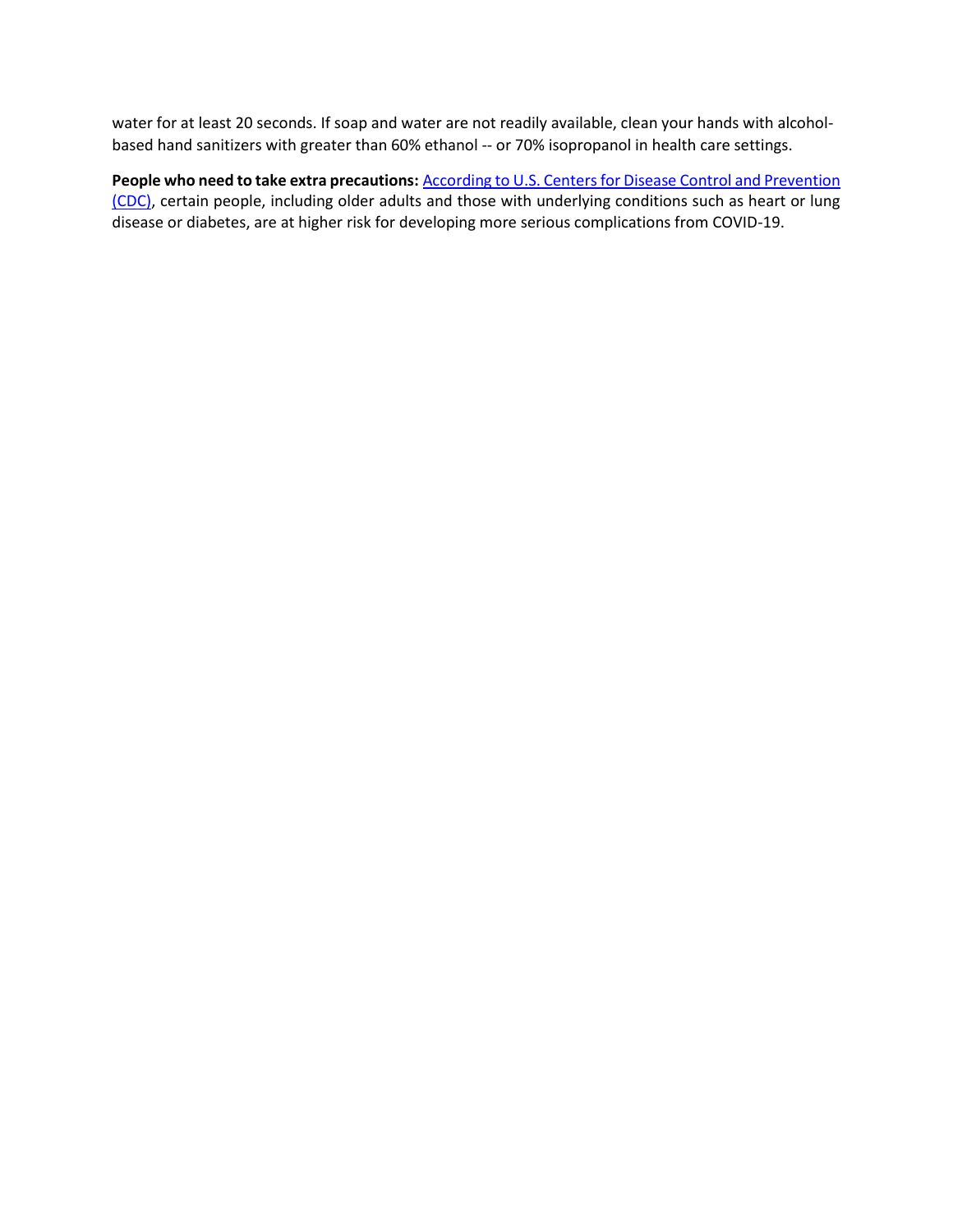## **Appendix 3: Preparing Facilities for a New Work Environment**

Before faculty, staff and students return to our physical campuses, we are taking several steps to protect health and safety. This includes completing a variety of pre-return checks, tasks and assignments. A COVID-19-specific reopening plan for each building will outline tactics to combat or minimize the likelihood of the coronavirus spread virus in workplace.

Return-to-work tasks and facility considerations are in a checklist format at the end of this appendix. *Individual office and departments are responsible for evaluating and modifying their spaces in line with this guidance*. Because many spaces offer unique challenges, departments should feel free to add to the checklist of modifications. A manager or representative of e**ach unit will complete the facility preparations checklist and submit it to their respective supervisor, Department Chair, Dean, or Vice Chancellor, and Facility Services.**

To assist in this process:

- Building signage in common and public areas will be posted by Facility Services, and other department signage can be ordered from Printing and Design. See Appendix 7: Signage Toolkit for details.
- Facility Services can assist with evaluating square footage of spaces and recommended occupancy base on public health guidance.
- Facility Services will work with departments to address plexiglass partition requests. Given the shortage of available materials, all requests will be evaluated by Facility staff, in consultation with the long-term planning team/EOC.
- Hand sanitizer can be requested from Central Stores.

EOC and Facility Services, in consultation with university leaders, are following these guidelines to control building ingress and egress and promote ongoing safety and precautionary measures at those points. These may include:

### **Entrances**

- Reduce the number of entrances (but maintain code compliance) to direct occupants to use monitored and protected routes
- Hand sanitizer at main entries
- Floor markings for safe distancing for any queues or waiting areas

### **Reception**

- Train reception personnel on safe interactions with guests
- Install glass or acrylic screens between guests and reception personnel
- Remove reception furniture to reduce public touchpoints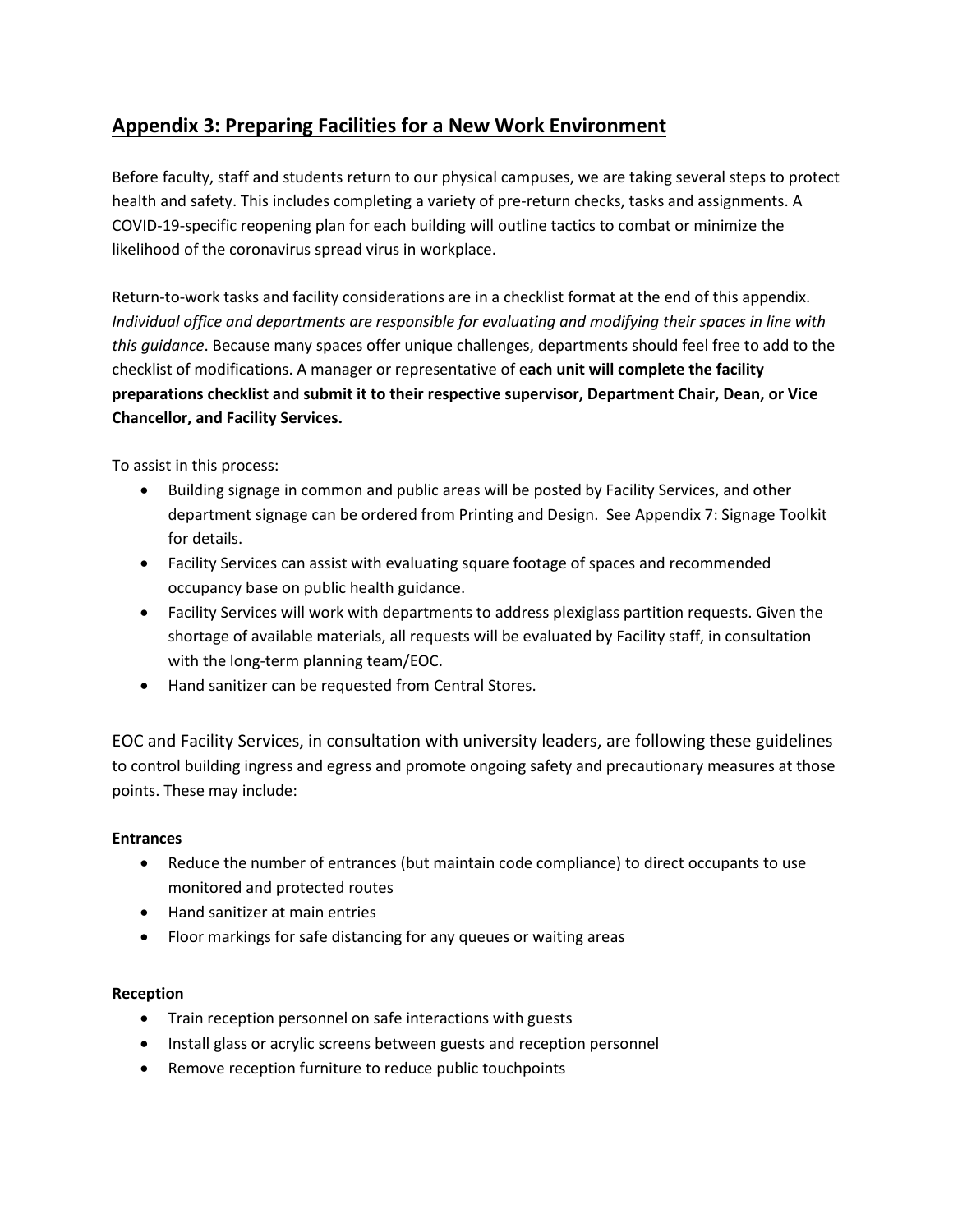#### **Signage**

- Install signage at multiple, relevant locations in the entry sequence
- Explain building access rules and other protocols that impact how occupants use and move throughout the building

### **PPE and Cleaning**

- Provide receptacles for used/discarded personal protective equipment
- Monitor and review existing cleaning guidelines and adjust or enhance as needed for cleaning paths of travel and high touch areas

### **Stairs, Elevators and Hallways**

Elevators represent a particularly challenging area to establish physical distancing. All elevators will be single occupancy/single family while physical distancing measures are in effect. Methods for managing the use of elevators include the following:

- Physical distancing queue management for waiting passengers
- Instructional signage displaying healthy elevator use protocols including passenger limits and safe distances.
- Review elevator cleaning processes and updates to ensure ongoing cleaning of high touch surfaces like elevator panels / buttons

Many stairwells are too narrow to provide 6 feet of physical distancing.

• Post signs directing people to keep right when as they go up or down

For hallways, emphasis is on maintaining physical distancing as people pass each other.

- Use signage, floor markers to divide hallways into travel lanes
- For hallways too narrow to accommodate two-way traffic, one-way traffic may be considered following a counterclockwise circulation

### **Common Areas**

Follow guidelines and recommendations that promote safety and guide building occupants through common areas beyond the entry.

- Provide hand sanitizer in each common area or nearby hallway
- Remove or redistribute furniture to ensure 6 feet physical distancing
- Provide wayfinding signage or floor markings to direct foot traffic and ensure safe physical distancing; consider the need for one-way traffic flow (see above)
- Explain new rules or protocols for common areas

### **Meeting Rooms**

Consider the need to reduce the number of in-person meetings when possible and prepare meeting rooms as follows: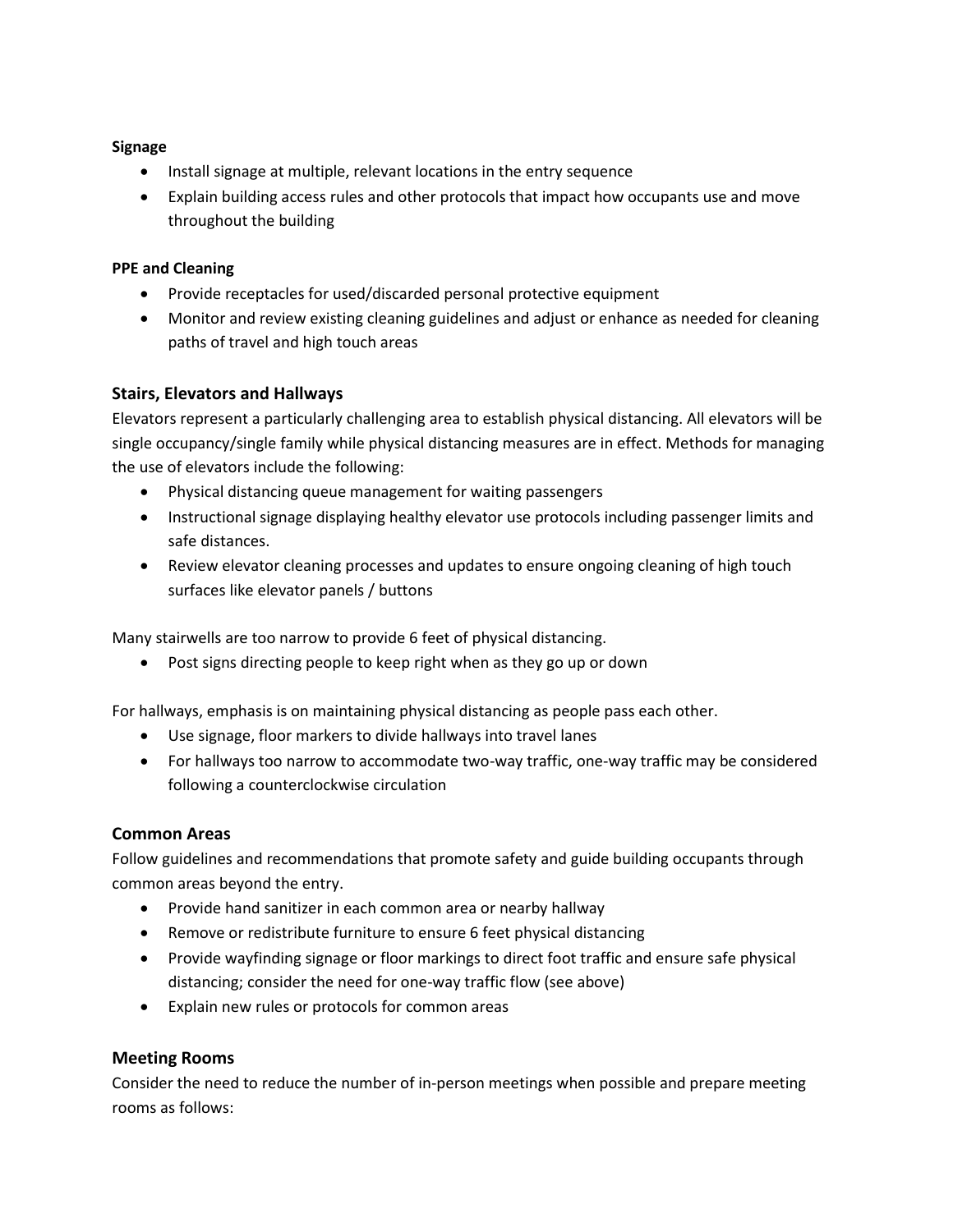- Remove meeting room seating as needed to ensure at 6 feet physical distancing
- Remove whiteboard pens and erasers and encourage individuals to bring and manage their own
- Provide a spray bottle of cleaning solution and disposable wipes; require those using the room to wipe down contact surfaces before and after every meeting

### **Individual workspaces (private office)**

Employees with individual offices should generally take responsibility for disinfecting their desk surfaces, keyboards, telephones and other items. Consider the following:

- Minimize objects on the desktop to facilitate regular disinfecting
- Remove visitor chairs if office size is not sufficient to provide minimum physical distancing
- Instruct office visitors that they should have conversations with office occupants from the doorway and not enter individual offices; meetings should be held via videoconference or in a designated meeting room with sufficient space to maintain 6 feet physical distancing

### **Shared workspaces (open office)**

Shared/open workspaces present unique challenges, especially when desks are shared by multiple individuals. Such practices should best be avoided by converting meeting rooms or common areas to shared workspaces with additional desks. Additionally:

- Furniture should be removed or redistributed to ensure 6 feet of physical distancing
- Employees should sanitize all surfaces upon arrival at their seat and before departing for the day
- Hand sanitizer and disinfecting wipes will be provided within each shared workspace

### **Classrooms**

Classroom capacity must be significantly reduced to accomplish physical distancing. We will:

- Remove/redistribute seating to facilitate physical distancing and restrict occupancy as determined (fixed seating that cannot be removed should be blocked off with tape)
- For fixed seating, mark seats not to be occupied per physical distancing
- Ensure classroom cleaning kit is available
- Require faculty to wipe down lectern, etc., at start and end of every class and have students wipe down their space

### **Laboratories**

The needs of every laboratory space are unique. Department staff must develop specific plans for each lab to accomplish physical distancing while preventing contamination. We will:

- Make classroom cleaning kits available to disinfect spaces Rearrange equipment (where possible) to encourage physical distancing
- Consider the need to stagger employer schedules to minimize the number of people working in the lab at any one time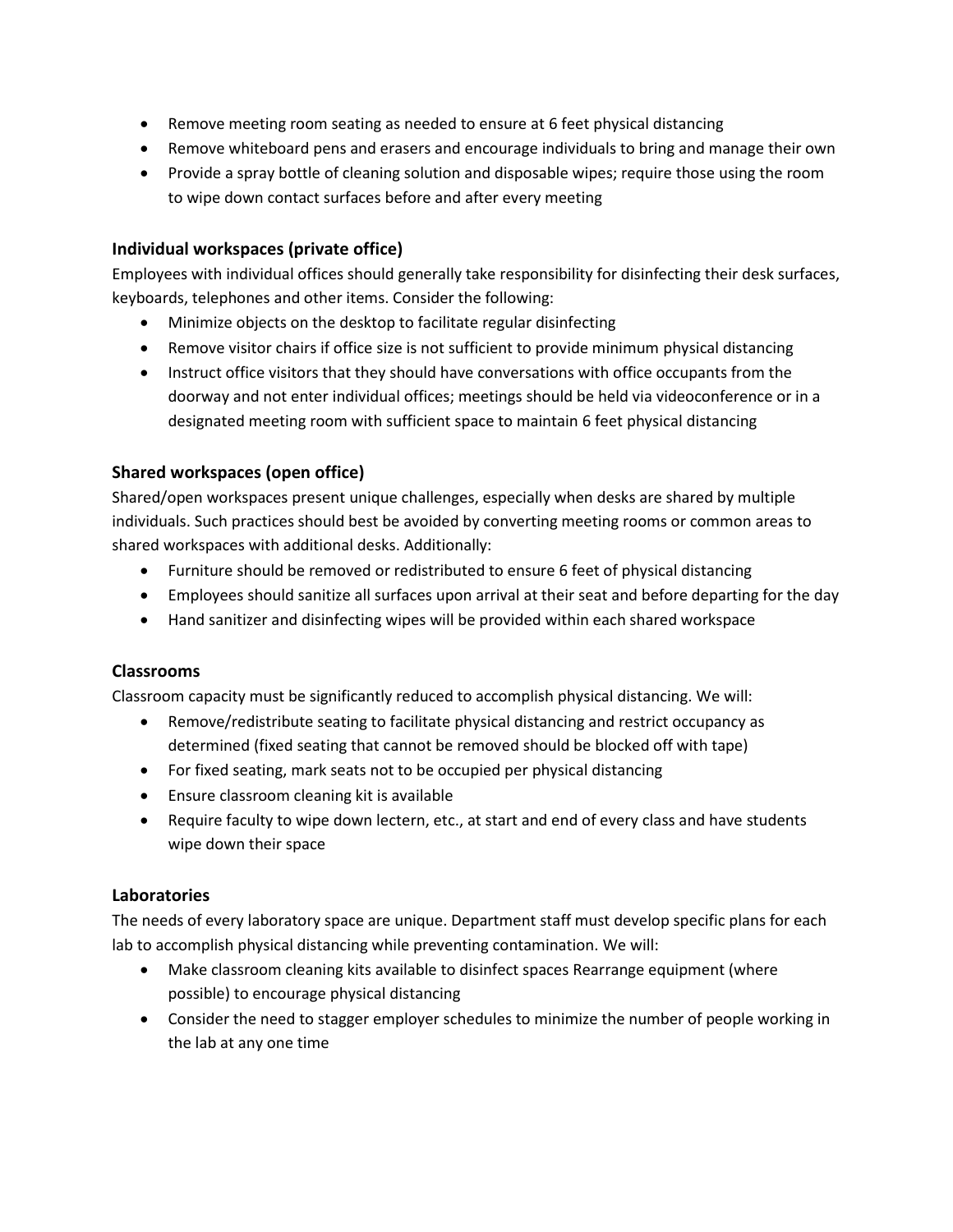### **Food Service Areas**

Food service areas include dining services/concessions as well as self-serve kitchen areas and breakrooms. We will:

- Consider acrylic dividers between service provider and users
- Offer pre-packaged foods Reduce self-service access to foods
- Clearly signpost queuing areas
- Remove/redistribute seating to facilitate physical distancing and restrict occupancy as determined (fixed seating that cannot be removed should be blocked off with tape)
- Clean common touch surfaces frequently and wipe down tables after every use

### **Fitness and Athletic Facilities**

Fitness facilities are difficult to decontaminate frequently as users circulate from one station to another. As these facilities open, emphasis must be placed on reducing touch points and facilitating physical distancing. Both athletics and fitness centers will follow guidance from industry standards.

### **Bathrooms / Locker Rooms**

Most bathrooms and locker rooms will have limited occupancy. We will:

- At queuing areas, post sign and distance floor markers
- Post signs with instructions for 20-second hand washing
- Mark off-limits sinks, urinals, etc. as needed to maintain physical distancing
- Block off lockers as needed to maintain physical distancing; Consider markings on floor and/or benches to enforce distancing

## **Shipping and Receiving Areas**

Before reopening, department/building staff should review current processes for inbound and outbound deliveries (parcels, mail, food deliveries, couriers and so forth) and develop a revised plan to align to COVID-19 safety precautions. These might include:

- Routing instructions and plans to avoid deliveries through employee or main entrance and instead route through areas that will minimize contact with the larger building population
- Separating shipping and receiving areas from the general population
- If appropriate and feasible, removing items from boxes and appropriately discarding
- Wash hands after handling mail and packages

## **Cleaning, Disinfecting, and Supplies**

As part of preparing each building for reopening, Facility Services will:

- Review site inventory of cleaning chemicals, materials, and consumables to ensure inventory levels are aligned with forecasted building occupancy; Ensure a safety data sheet is available for all chemicals and requirements for safe use are followed
- Ensure cleaning equipment and tools are in working condition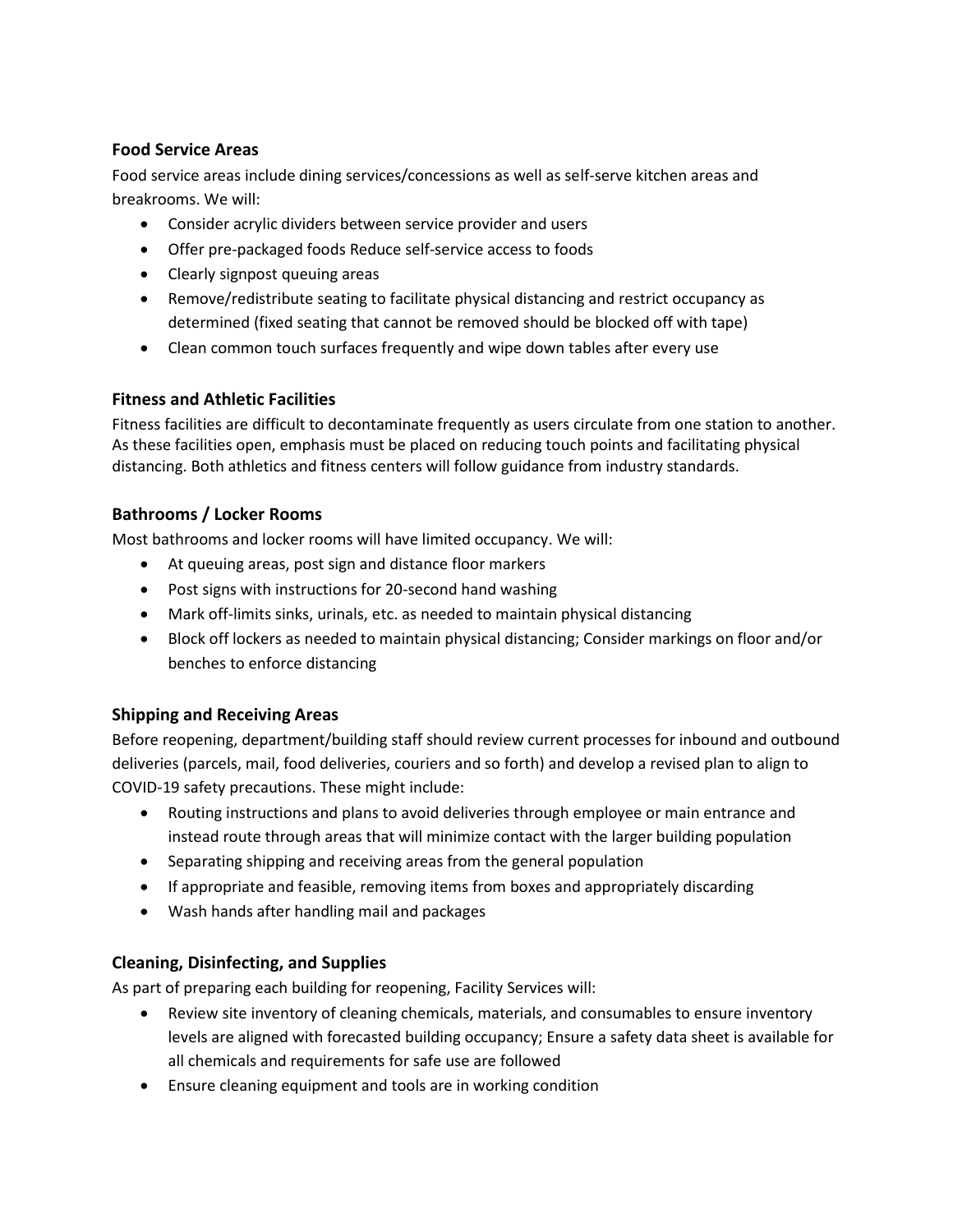- Have cleaning staff review and complete refresher training on general cleaning and site-specific protocols; Train cleaners on proper disinfecting guidelines
- Determine areas that require thorough cleaning due to heavy usage such as event centers, gyms/locker rooms, conference rooms and restrooms
- Prior to initiating cleaning tasks, ensure all staff practice hand hygiene, washing hands thoroughly prior to putting PPE on
- Treat all surfaces using disinfectants from government approved or authorized lists ensuring all chemical dwell times are adhered to

In addition, each classroom/department will be provided a cleaning/disinfecting kit. Contents include:

- o Office cleaning kit
	- o Hand sanitizer (8 oz pump)
	- o Paper towels
	- o Cleaning disinfectant spray
	- o Gloves
	- o Disposable masks
	- o Sanitizing wipes
- o Classroom cleaning kits
	- o Paper towels
	- o Cleaning disinfectant spray

### **Building Core Infrastructure Inspection**

Although none of our buildings have been shut down completely, many have been unoccupied for an extended period. Accordingly, Facility Services will review and assure the proper function of the following systems:

- Mechanical systems
- Water Systems
- Chilled/condenser water: open/closed loops
- Water features
- Conveyances
- Potable water: flush faucets
- Fire Life Safety Systems
- Ensure open site drains are inspected and traps are primed

Facility Services is also reviewing pertinent standards and working with HVAC vendors building-bybuilding to determine optimum configuration for air handlers, filtration, etc. to minimize any potential for spread of environmental contaminants. Because there are significant differences in HVAC age and design from one building to another, no single configuration can be used throughout our campuses.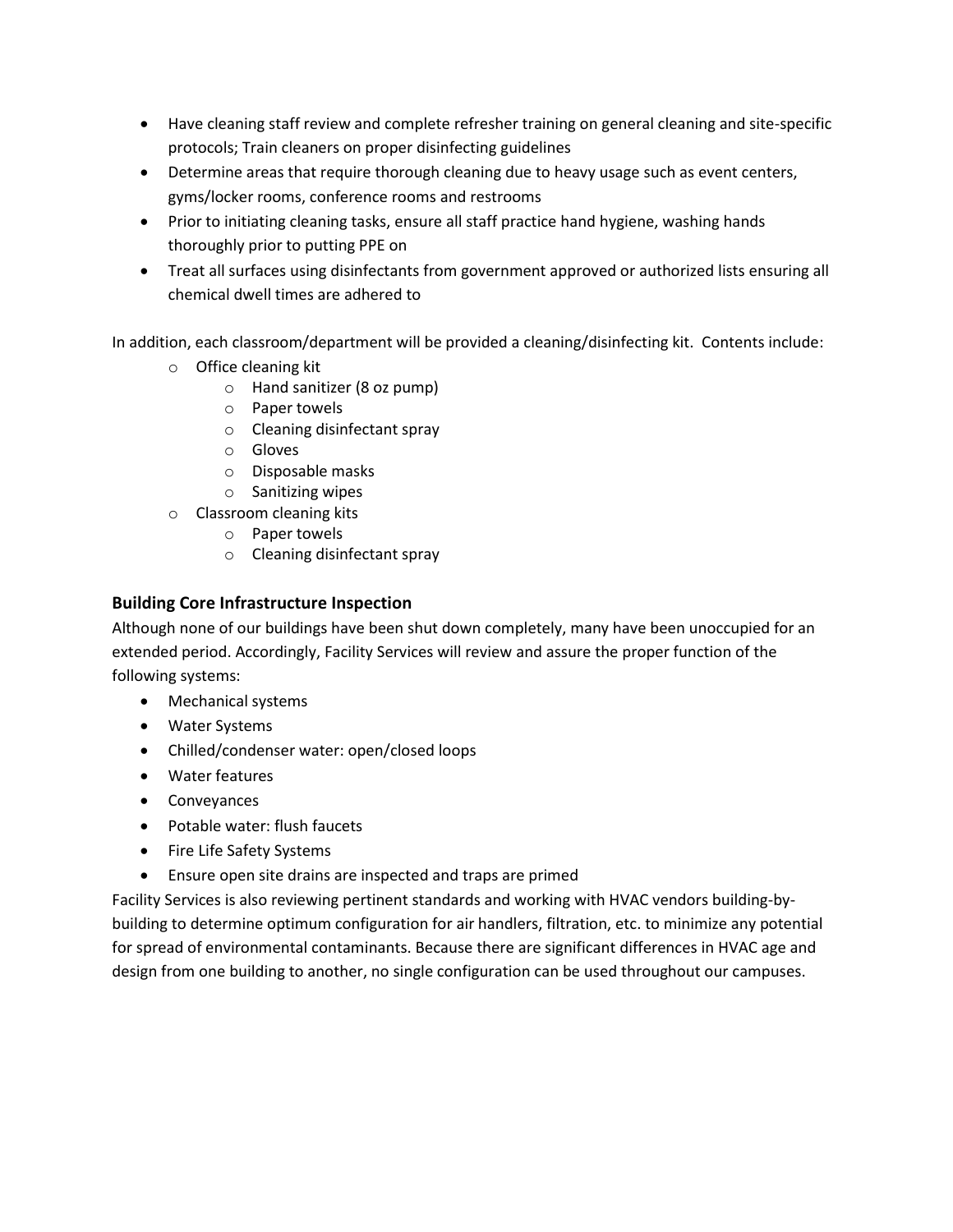## **RETURN TO WORK PLANNING CHECKLISTS**

Return-to-work tasks and facility considerations are presented in a checklist format below. *Individual office and departments are responsible for evaluating and modifying their spaces in line with this guidance.* 

### **INSTRUCTIONS**

1. **Use the checklist(s) below to evaluate your space.** *As many spaces offer unique challenges, departments should feel free to add to the checklist of modifications.*

Checklists include:

- Building (Facility Services will complete in coordination with the primary building contact)
- Department/Office
- Academic Spaces
- Food Service Locations
- Fitness and Athletics
- 2. Each unit complete the relevant return to work preparations checklist(s).
	- a. Submit to their respective supervisor.
	- b. Upon approval, supervisor will submit copy to the Primary Building Contact.
	- c. Primary Building Contact will review the documents for completeness, contact the Facility/Operations facilitator with questions then file the documents as directed by your Facility Services contact.

*NOTE: By completing the checklist(s), the department is committing to address the items accordingly.*

The following checklists address your physical space. **Departments must also complete an Employee Return to Work Plan explaining how you are planning a phased return of your staff. See Appendix 6.**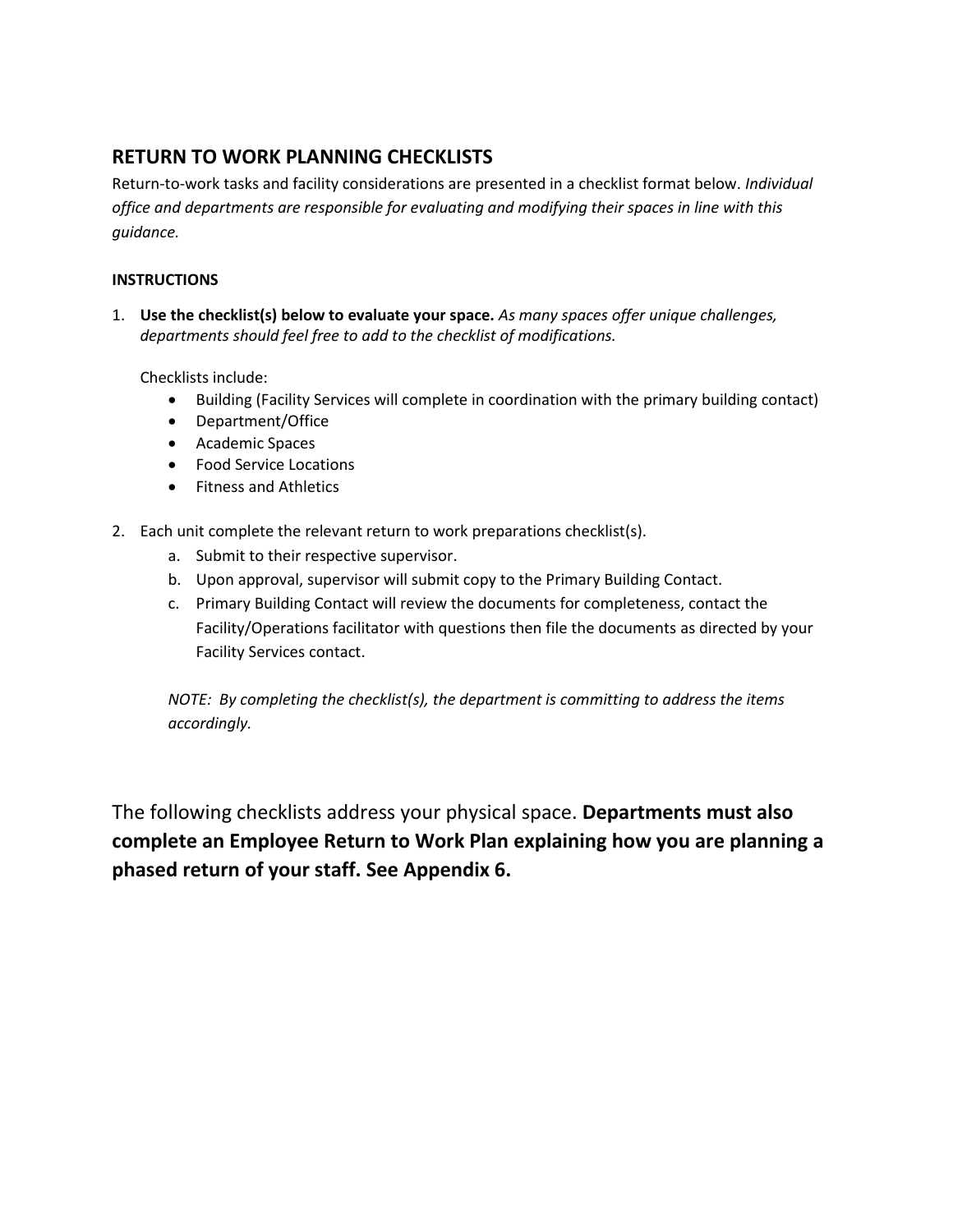## **Return to Work Planning Template – Buildings**

*(Facility Services will complete in coordination with the building manager/coordinator)*

#### **1. Stairs, elevators, hallways**

*GOALS: Reduce public touchpoints; Facilitate physical distancing* 

| Post [SIGN: Single Occupancy] outside each elevator on every floor<br>Post [SIGN: Physical Distancing] outside each elevator<br>Post [SIGN: Stay Right] at top and bottom of each flight of stairs<br>Install distancing floor markers outside each elevator<br>Install hand sanitizer station at all main entryways of building<br>Evaluate need for traffic pattern floor markers on hallway floors | <b>SUPPLIES (Quantity)</b><br>Hand sanitizer<br><b>SIGNS (Quantity)</b><br><b>Physical Distancing</b><br>Elevator occupancy<br>Stay right<br>Floor markers<br>Floor traffic arrows |
|-------------------------------------------------------------------------------------------------------------------------------------------------------------------------------------------------------------------------------------------------------------------------------------------------------------------------------------------------------------------------------------------------------|------------------------------------------------------------------------------------------------------------------------------------------------------------------------------------|
| <b>DAILY HOUSEKEEPING PLAN - See Facility Services website for updated</b><br>cleaning plan and procedures<br>Check/refill hand sanitizer                                                                                                                                                                                                                                                             |                                                                                                                                                                                    |

## **2. Building, common areas, amenities**

*GOALS: Reduce public touchpoints; Facilitate physical distancing; Minimize occupancy* 

- ❏ Determine modified capacity for room or area, mark on floor plan
- ❏ Post [SIGN: Modified maximum occupancy]
- ❏ At active entrances, post [SIGN: Face coverings required]
- ❏ [SIGN: Contact 346-xxxx if you need to enter building and do not have face mask/covering]
- ❏ Lock closed entrances; test panic hardware to ensure egress
- ❏ Remove/redistribute furniture to facilitate physical distancing
- ❏ Install hand sanitizer stations at all main entryways of buildings
- ❏ Evaluate need for traffic pattern floor markers on hallway floors

**DAILY HOUSEKEEPING PLAN –** *See Facility Services website for updated cleaning plan and procedures*

| <b>SUPPLIES (Quantity)</b> |
|----------------------------|
| Hand sanitizer             |
| <b>SIGNS (Quantity)</b>    |
| Modified occupancy         |
|                            |
| Face coverings             |
| <b>Emergency Exit Only</b> |
| Entrance Closed            |
| Exit Only                  |
| Enter Here                 |
|                            |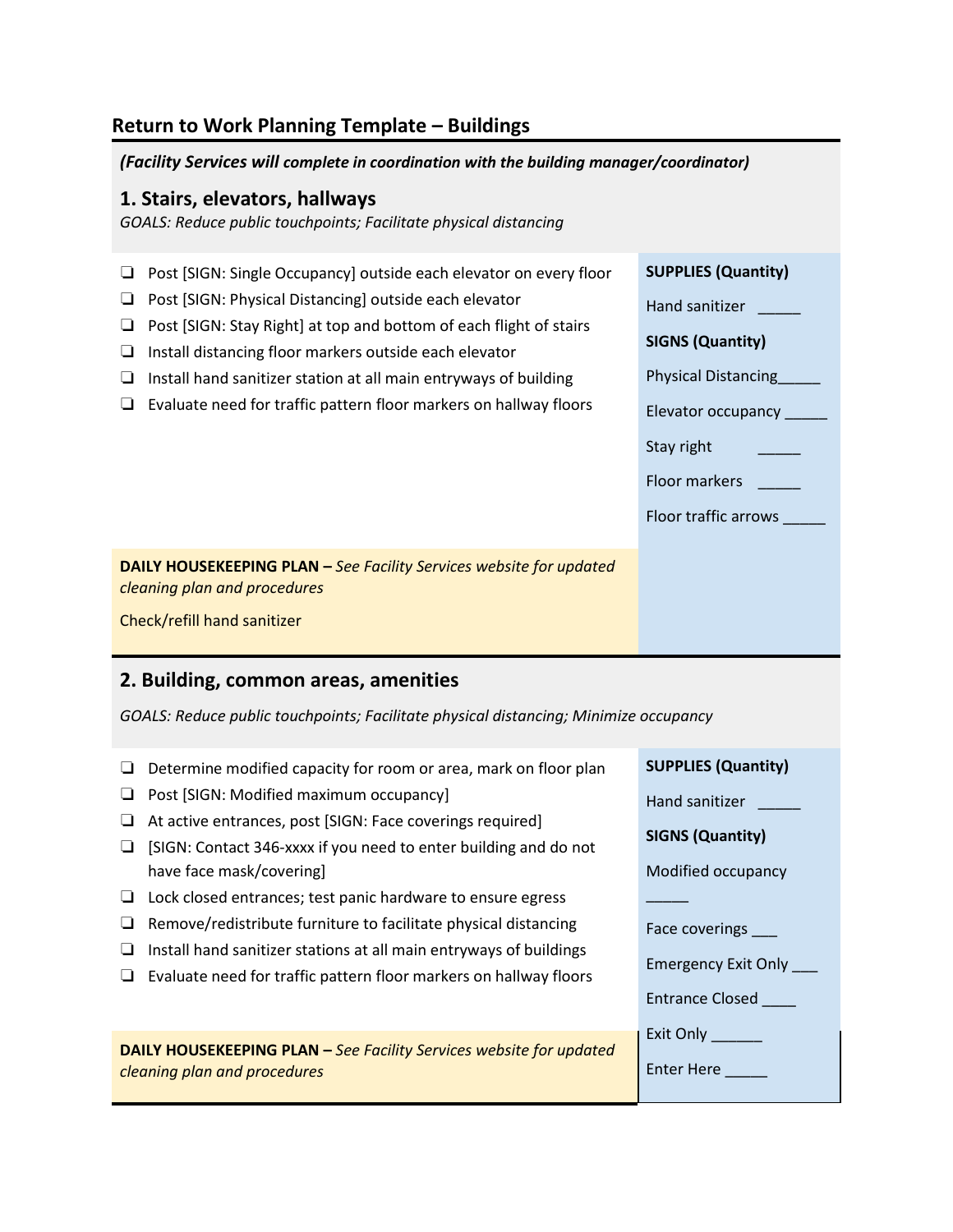| Check/refill hand sanitizer                                                                                                                                   | Area Closed<br>Floor markers |
|---------------------------------------------------------------------------------------------------------------------------------------------------------------|------------------------------|
| 3. Restrooms                                                                                                                                                  |                              |
| GOALS: Reduce public touchpoints; Facilitate physical distancing                                                                                              |                              |
| At queuing areas, install floor markers                                                                                                                       | <b>SUPPLIES (Quantity)</b>   |
| Install touch-free soap dispensers<br>ப                                                                                                                       | Hand soap                    |
| Post [SIGN: Handwashing] with instructions for 20-second washing                                                                                              |                              |
| Mark off-limits sinks, urinals, etc. as needed to maintain physical<br>distancing                                                                             | <b>SIGNS (Quantity)</b>      |
| Install [SIGN: Paper towels]<br>u.                                                                                                                            | Hand dryer                   |
| Install [SIGN: Hand dryer] where there are air hand dryers                                                                                                    | Handwashing                  |
|                                                                                                                                                               | Paper towels                 |
| <b>DAILY HOUSEKEEPING PLAN - See Facility Services website for updated</b><br>cleaning plan and procedures<br>Check/refill soap and paper towels as necessary | Floor markers                |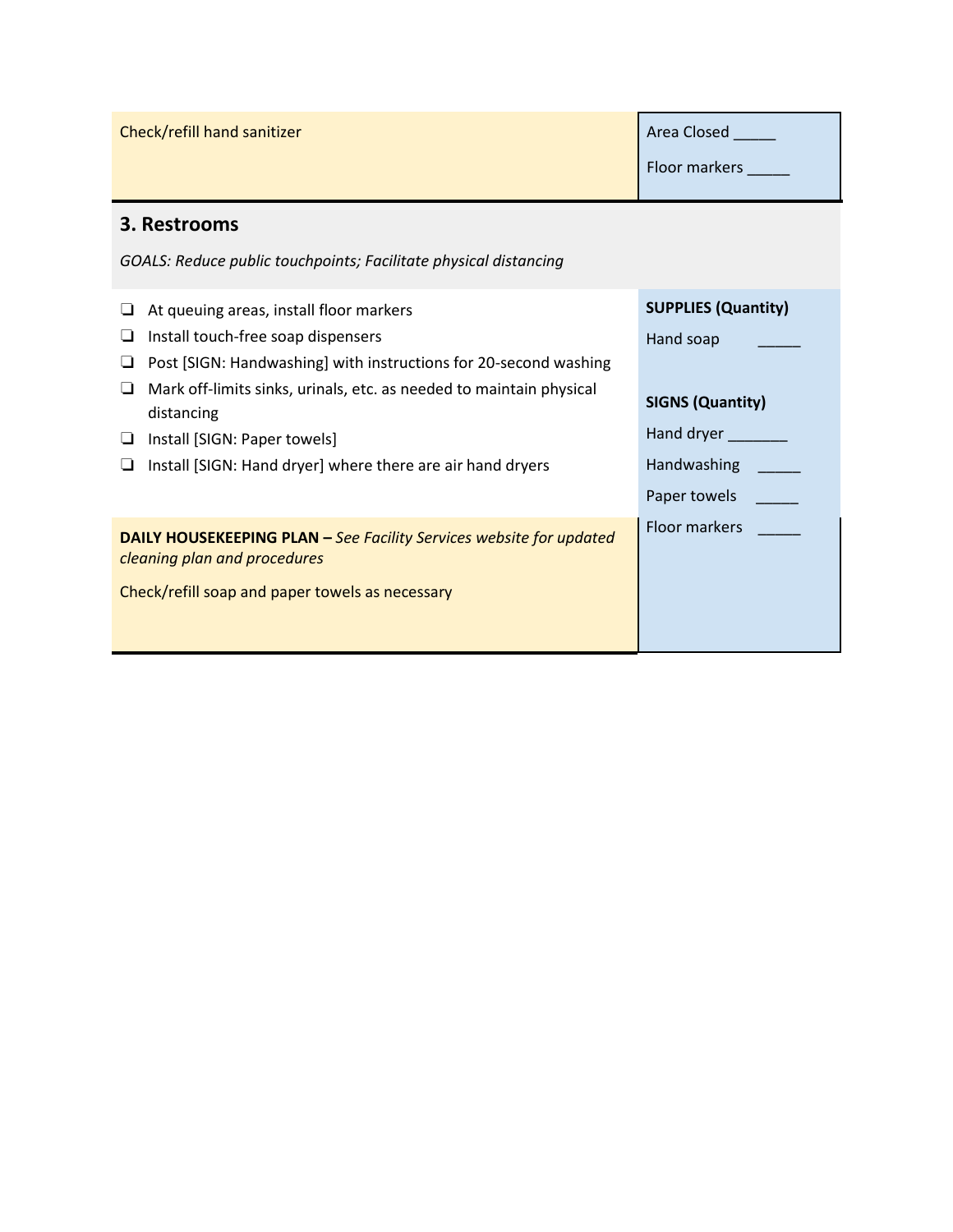## **Return to Work Planning Template – Department/Office**

## **1. Department and contact information**

Department Name:

Assessment Date:

Point(s) of Contact:

Email:

Phone Number:

List the Rooms/Spaces of your Department, by room number:

## **2. Department/office entrances**

*GOAL: Monitor and control access to your spaces*

Will department/office access be restricted to faculty/staff/students?

[Y/N]

*Briefly explain*

Will any department/office entrances be closed? [Y/N]

*Briefly explain*

Will each active entry point be monitored by dept/office staff? [Y/N]

*Briefly explain*

- ❏ Consider 'by appointment only' strategies for limiting occupancy or queuing in offices and hallways
- ❏ Install distancing floor markers
- ❏ Mark open and closed entrances on floor plan
- ❏ At active entrances, post [SIGN: Face coverings required]
- ❏ At closed areas/entrances, post [SIGN: Entrance or Area closed]
- ❏ Post enter/exit signs
- ❏ Ensure hand sanitizer is available (part of office cleaning kit)
- ❏ Other (please specify)

#### **SUPPLIES (Quantity)**

Office cleaning kit(s)\*

 $\overline{\phantom{a}}$ Sneeze guard(s) \_\_\_\_\_

*Note: Cleaning kits and sneeze guards will be coordinated and ordered through the building key contact and Facility Services, not this checklist.*

*Refills for cleaning kit is department responsibility.*

#### **SIGNS (Quantity)**

Area closed

Enter Here

Exit Only

Entrance closed \_\_\_\_\_

Face coverings \_\_\_\_\_

Wait here **wait**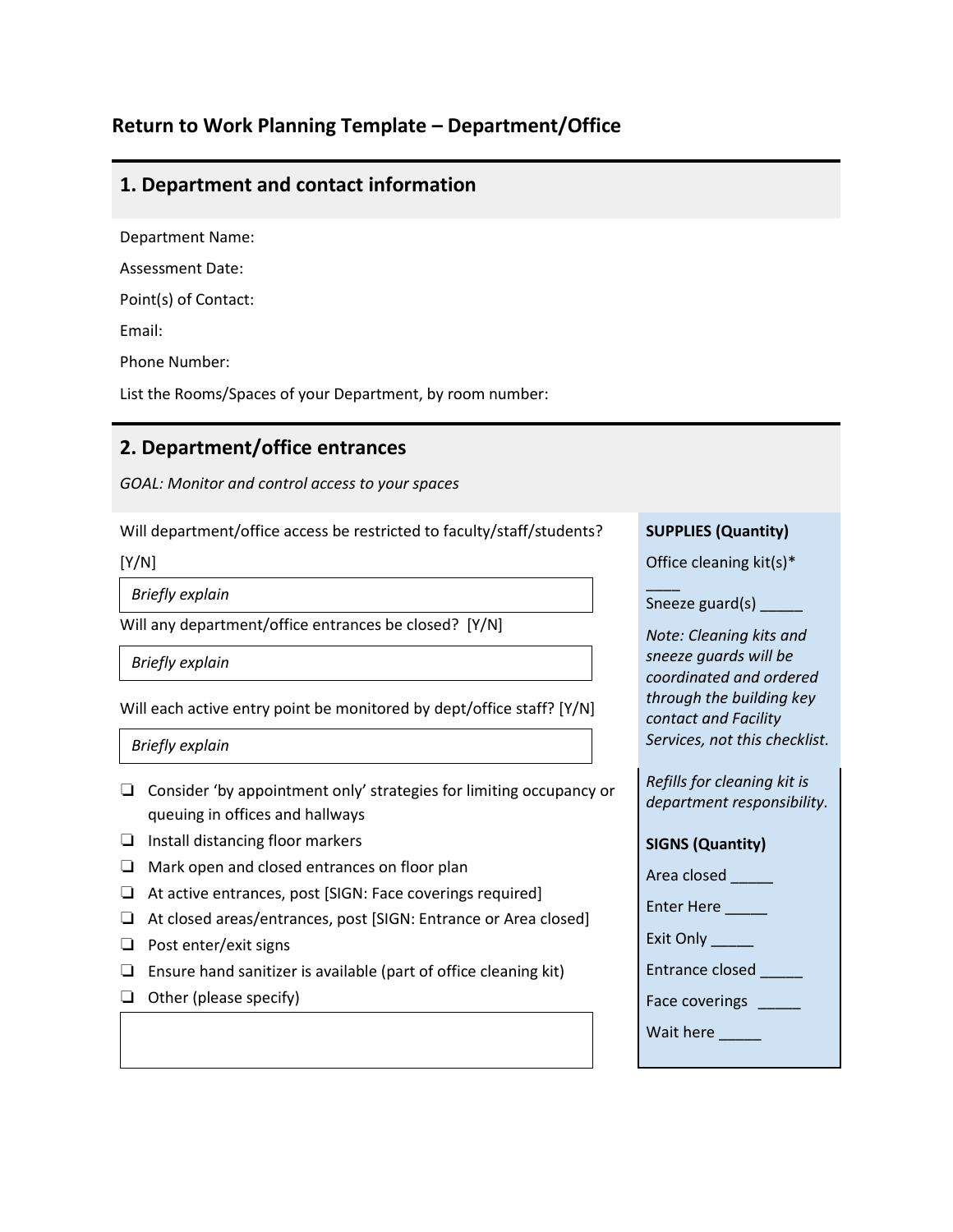| <b>DAILY HOUSEKEEPING PLAN COMPLETED BY DEPARTMENT STAFF - See</b><br>Facility Services website for updated cleaning plan and procedures                                                         | Floor markers |
|--------------------------------------------------------------------------------------------------------------------------------------------------------------------------------------------------|---------------|
| Check/refill hand sanitizer                                                                                                                                                                      |               |
| 3. Reception areas<br>GOALS: Reduce public touchpoints; Facilitate physical distancing; Provide PPE to visitors who do not<br>bring their own or reschedule interaction for a time they have PPE |               |
|                                                                                                                                                                                                  |               |

- ❏ Post [SIGN: Modified maximum occupancy]
- ❏ Consider 'by appointment only' strategies for limiting occupancy or queuing in offices and hallways
- ❏ Remove/redistribute reception area seating as needed to maintain physical distancing
- ❏ Remove pens, pencils, stress toys, and other shared items
- ❏ Remove common candy or snack bowls
- ❏ Install distancing floor markers (if applicable)
- ❏ Post [SIGN: Face coverings required]
- $\Box$  Make disposable face masks available to visitors (if applicable)
- ❏ Make hand sanitizer available in each reception area
- ❏ Coordinate with Facility Services to install sneeze shields at reception counters, etc.
- ❏ At entrance to an office suite with a receptionist, consider posting [SIGN: Please Wait Here] and have visitors wait at the suite entrance to be greeted
- ❏ Other (please specify)

*cleaning plan and procedures*

Practice routine cleaning of frequently touched surfaces and sneeze guards

Check/refill hand sanitizer

| Hand sanitizer |  |  |
|----------------|--|--|

| Sneeze guard(s) |  |
|-----------------|--|
|                 |  |

*Note: Sneeze guards will be coordinated and ordered through the building key contact and Facility Services, not this checklist.*

### **SIGNS (Quantity)**

 $\overline{\phantom{a}}$ 

Modified occupancy

Face coverings

Physical distancing\_\_\_\_\_\_

Floor markers **was also also** 

Wait here

**DAILY HOUSEKEEPING PLAN –** *See Facility Services website for updated*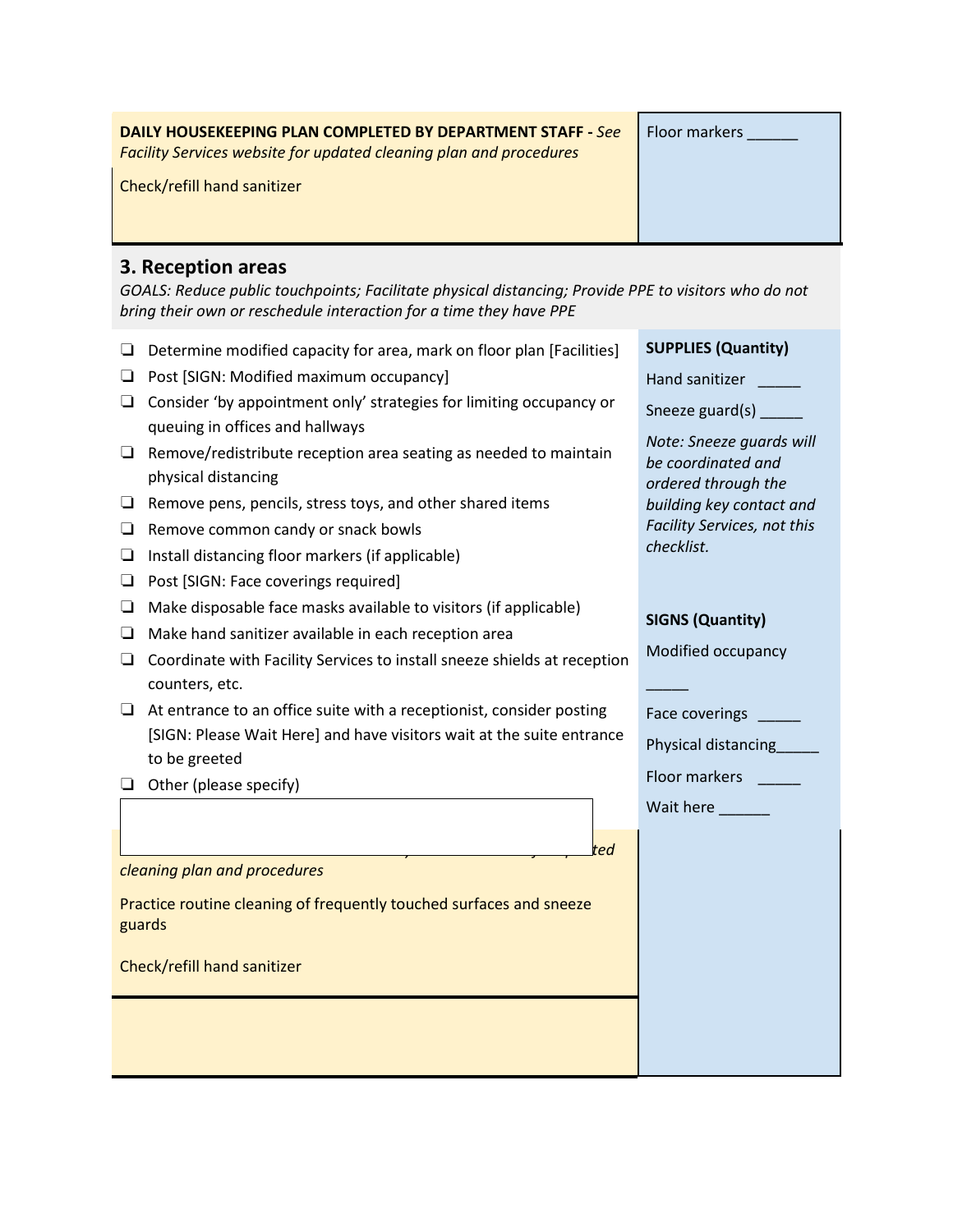## **4. Meeting rooms**

*GOALS: Reduce occupancy; maintain physical distancing; reduce touchpoints* 

| Determine modified capacity for room or area, mark on floor plan |                                                                                                                                                                                                                                                          | <b>SUPPLIES (Quantity)</b> |                                                                                                                                                    |
|------------------------------------------------------------------|----------------------------------------------------------------------------------------------------------------------------------------------------------------------------------------------------------------------------------------------------------|----------------------------|----------------------------------------------------------------------------------------------------------------------------------------------------|
|                                                                  | [Facilities]                                                                                                                                                                                                                                             |                            | Classroom kit*                                                                                                                                     |
| ⊔                                                                | Post [SIGN: Modified maximum occupancy] [Facilities]                                                                                                                                                                                                     |                            | Hand sanitizer                                                                                                                                     |
| ❏<br>❏<br>⊔<br>⊔                                                 | Remove/redistribute furniture to facilitate physical distancing and<br>restrict occupancy<br>Make hand sanitizer available<br>Post [SIGN: Wipe down]<br>Remove dry-erase markers, erasers, etc. (issue to individuals instead)<br>Other (please specify) |                            | Note: cleaning kits and<br>will be coordinated and<br>ordered through the<br>building key contact and<br>Facility Services, not this<br>checklist. |
|                                                                  |                                                                                                                                                                                                                                                          |                            | Refills for cleaning kit is                                                                                                                        |
|                                                                  |                                                                                                                                                                                                                                                          |                            | department responsibility.                                                                                                                         |
|                                                                  | Meeting host to wipe down table and common touch surfaces at<br>beginning and end of every meeting<br>If dry erase markers or other items are used, wipe down after meeting                                                                              |                            | * See page 22 for kit<br>contents<br><b>SIGNS (Quantity)</b><br>Modified occupancy<br>Wipe down                                                    |
|                                                                  | 5. Individual workspaces (i.e., private office)                                                                                                                                                                                                          |                            |                                                                                                                                                    |
|                                                                  | GOALS: Promote good hygiene; minimize occupancy                                                                                                                                                                                                          |                            |                                                                                                                                                    |
|                                                                  |                                                                                                                                                                                                                                                          |                            |                                                                                                                                                    |

❏ Remove visitor chairs if office size does not provide minimum physical distancing ❏ Other (please specify) **SUPPLIES (Quantity)** Utilize department supplies **SIGNS (Quantity)** Optional (specify) **DAILY HOUSEKEEPING PLAN COMPLETED BY DEPARTMENT STAFF** Occupant(s) to wipe down own desks and frequently touched surfaces daily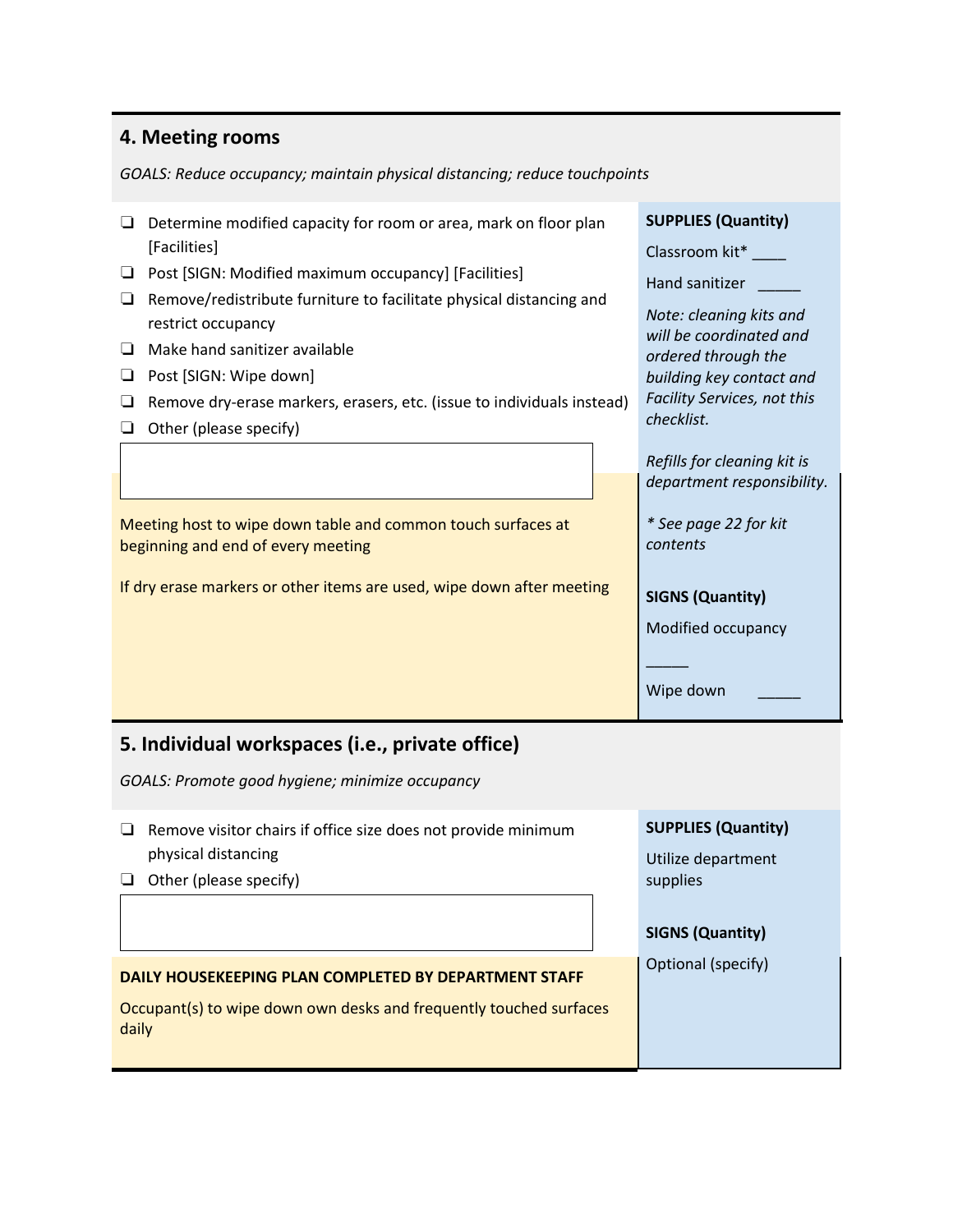| 6. Shared workspaces (i.e., open office)                                              |                                                  |  |
|---------------------------------------------------------------------------------------|--------------------------------------------------|--|
| GOALS: Reduce occupancy; maintain physical distancing; reduce touchpoints             |                                                  |  |
| Determine modified capacity for room or area, mark on floor plan<br>⊔<br>[Facilities] | <b>SUPPLIES (Quantity)</b><br>Utilize department |  |
| Post [SIGN: Modified maximum occupancy]<br>⊔                                          | supplies                                         |  |
| Remove/redistribute furniture to facilitate physical distancing and                   |                                                  |  |
| restrict occupancy                                                                    | <b>SIGNS (Quantity)</b>                          |  |
| Post [SIGN: Wipe down]<br>⊔                                                           | Modified occupancy                               |  |
| Other (please specify)                                                                |                                                  |  |
|                                                                                       | Wipe down                                        |  |
| DAILY HOUSEKEEPING PLAN COMPLETED BY DEPARTMENT STAFF                                 |                                                  |  |
| Wipe down work area and common touch surfaces at beginning and end<br>of every shift  |                                                  |  |
| Check/refill hand sanitizer                                                           |                                                  |  |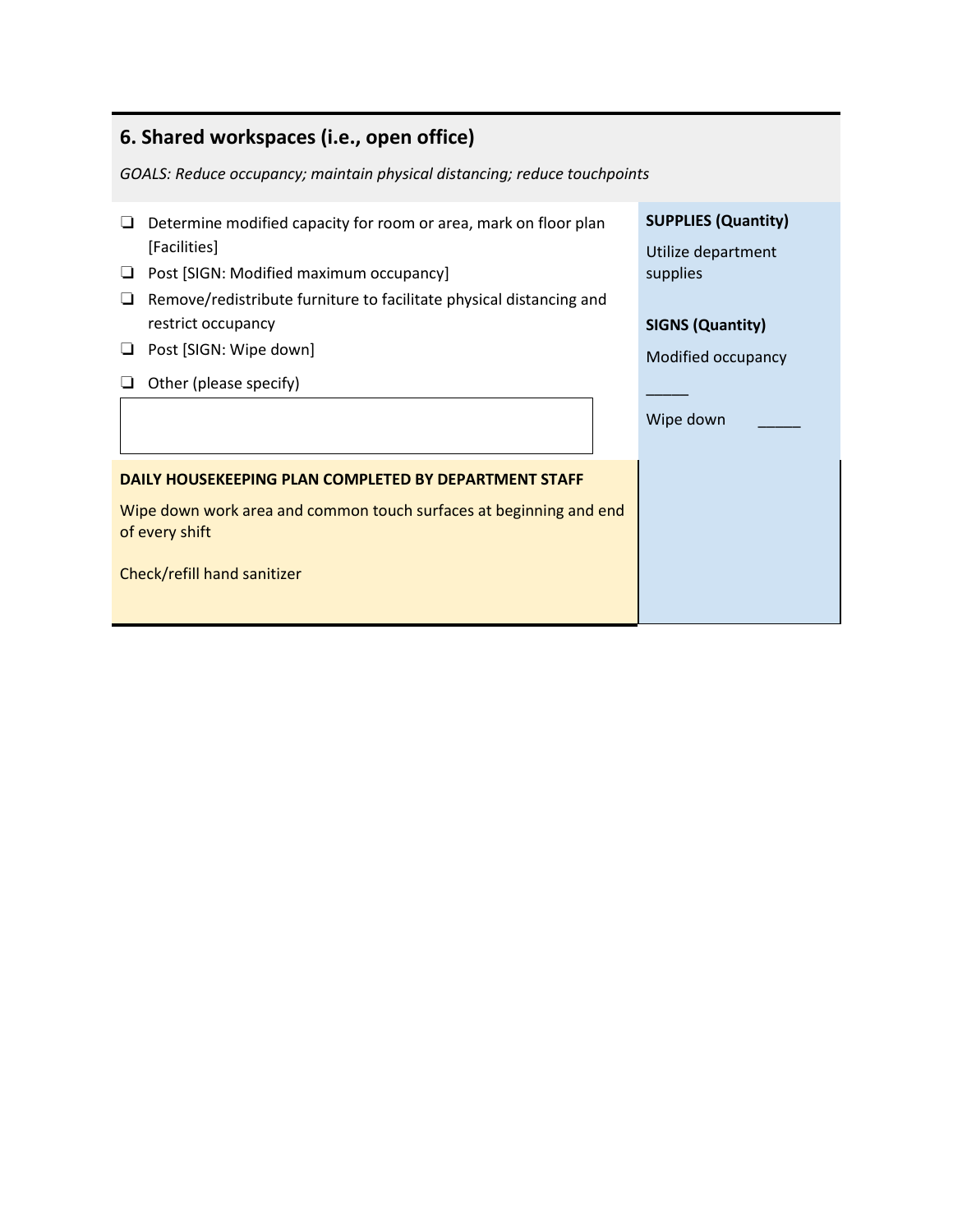## **Return to Work Planning Template – Academic Spaces**

### **1. Classrooms**

*GOALS: Reduce occupancy; maintain physical distancing; reduce touchpoints* 

- ❏ Determine modified capacity for room, mark on floor plan [Facilities]
- ❏ Post [SIGN: Modified maximum occupancy] [Facilities]
- ❏ Remove/redistribute seating to facilitate physical distancing and restrict occupancy as determined (fixed seating that cannot be removed should be blocked off with tape) *– Contact Facility Services for support*
- ❏ Install cleaning kit (provided) in each classroom
- ❏ For fixed seating, mark seats not to be occupied per physical distancing *– Contact Facility Services for support*
- ❏ Post [SIGN: Wipe down] at front of classroom
- ❏ Other please specify)

**DAILY HOUSEKEEPING PLAN** *– See Facility Services website for updated cleaning plan and procedures*

Sanitizing classroom will be completed by students and faculty/instructors prior to class, according to Facility Services guidelines*.*

**SUPPLIES (Quantity)**

Classroom cleaning kit(s)\*

 $\overline{\phantom{a}}$ Sneeze guard(s) \_\_\_\_\_

*Note: cleaning kits and sneeze guards will be coordinated and ordered through the building key contact and Facility Services, not this checklist.*

*Refills for cleaning kit is department responsibility.*

*\* See page 22 for kit contents*

## **SIGNS (Quantity)**

Modified occupancy\_\_\_\_\_

Physical distancing \_\_\_\_\_

Wipe down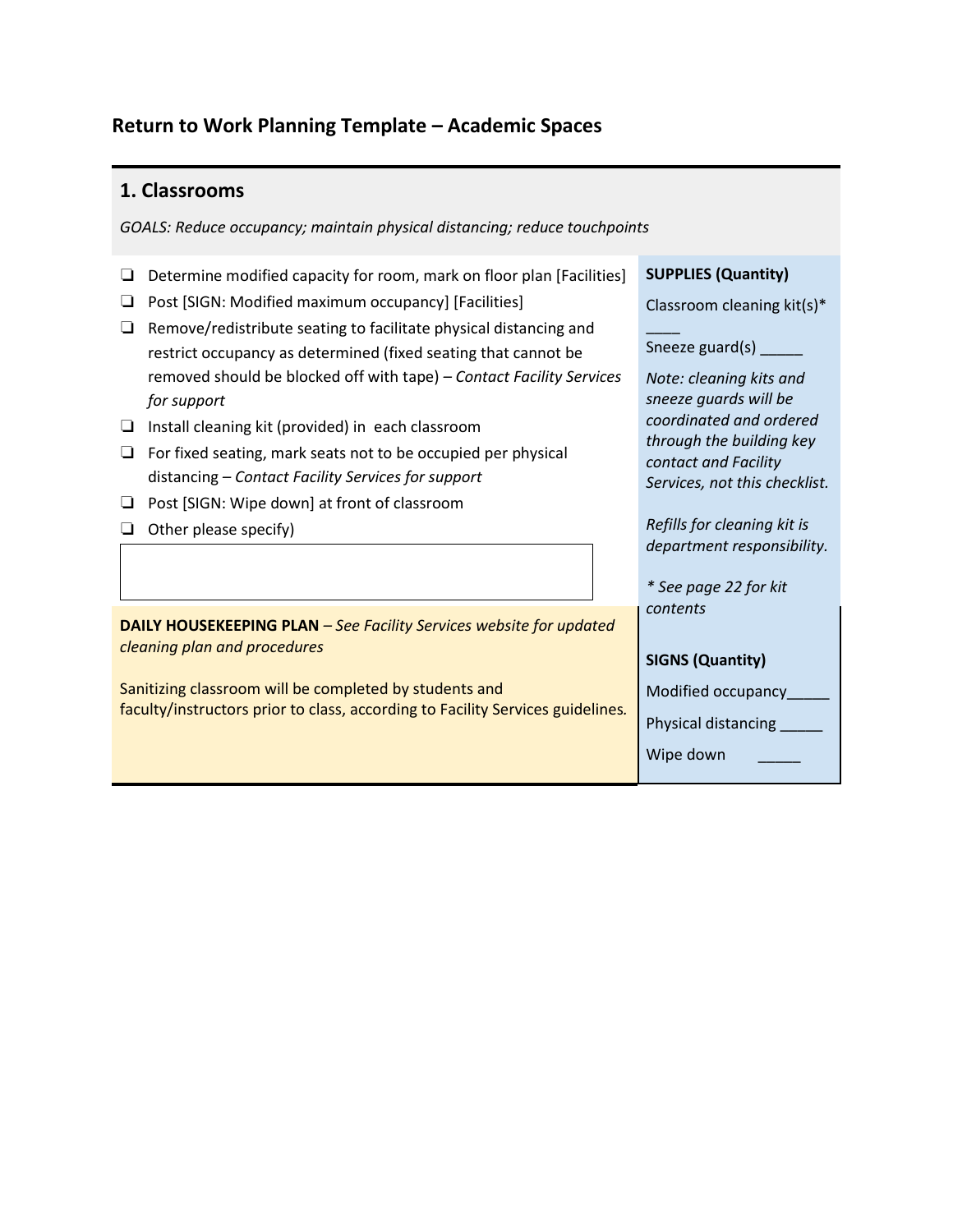## **2. Laboratories**

*GOALS: Reduce occupancy; maintain physical distancing; reduce touchpoints*

The chair and dean responsible for each laboratory will need to follow and document that the

following have been completed before each laboratory reopens.

- ❏ Laboratory inspected by Chemical Hygiene Officer
- ❏ Notification to Facility Services of reopening including
	- ❏ Names of staff using each research laboratory
	- ❏ Building and room number of research laboratory
- ❏ Response from Facility Services to provide the following
	- ❏ Inspections of all relevant safety equipment including fire extinguishers in the building
	- ❏ Confirmation of resumption of custodial services
	- ❏ Confirmation of availability personnel to assist in postincident remediation activities in the event of a safety issue
- ❏ Determine modified capacity for laboratory, mark on floor plan (and separate occupancy for adjacent office space if applicable) Contact *Facility Services to assist*
- ❏ Make hand sanitizer available
- ❏ Post [SIGN: Modified maximum occupancy]
- ❏ Rearrange equipment (where possible) to encourage physical distancing *– Contact Facility Services for support*
- ❏ Post [SIGN: Wipe down] at lab entrance
- ❏ Other (please specify)

❏

#### **DAILY HOUSEKEEPING PLAN**

Each researcher responsible for their own schedule of frequent cleaning

For teaching labs, faculty to wipe down common touch prior to each class

#### **SUPPLIES (Quantity)**

Classroom cleaning kit(s)\*

 $\overline{\phantom{a}}$ Sneeze guard(s) \_\_\_\_\_

*Note: cleaning kits and sneeze guards will be coordinated and ordered through the building key contact and Facility Services, not this checklist.*

*Refills for cleaning kit is department responsibility.*

*\* See page 22 for kit contents*

#### **SIGNS (Quantity)**

Modified occupancy

Wipe down

\_\_\_\_\_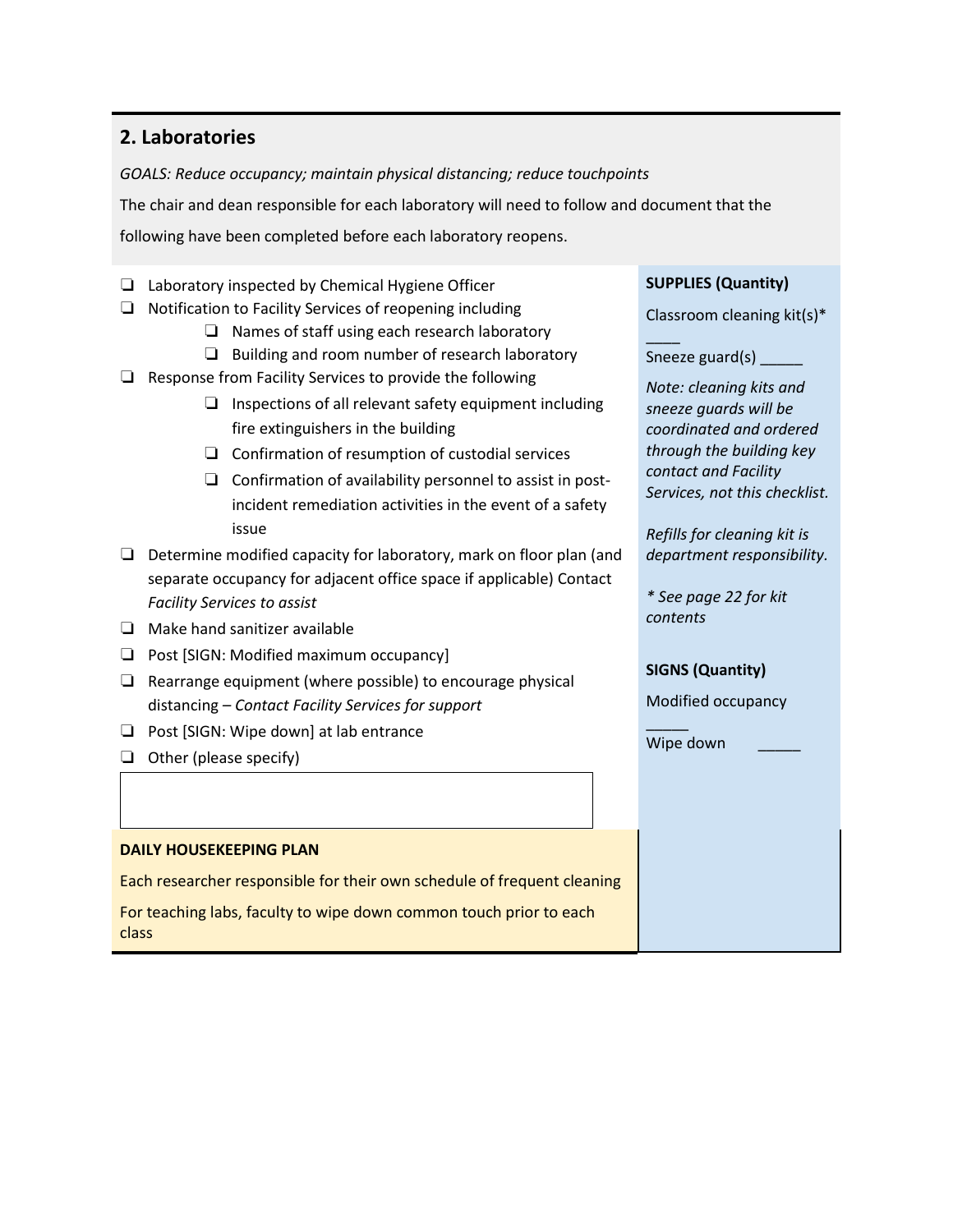## **Return to Work Planning Template – Food service locations**

## **1. Food service areas**

*GOALS: Reduce public touchpoints; Facilitate physical distancing; Avoid food contamination; Minimize occupancy; Reduce service time by eliminating customized stations; Reduce cashier lines by going cashless*

- ❏ Determine modified capacity for room, mark on floor plan [Facility Services]
- ❏ Post [SIGN: Modified maximum occupancy]
- ❏ Post [SIGN: Face covering required] at entrance to food service area
	- ❏ Clearly mark Entrance and Exit Signage to keep the customer flow moving in the right direction with 6 feet spacing
- ❏ Install hand sanitizer stations at entrance to food service area and in other high touch point areas in food service area (near dish return, etc.)
- ❏ Remove/redistribute seating to facilitate physical distancing and restrict occupancy as determined (fixed seating that cannot be removed should be blocked off with tape). Mark locations on table top where individual can eat
- ❏ Install sneeze guards between service providers and users
	- ❏ Cashless operations to minimize risk from money handling and cashier contact. Payment by meal plan, Dawg Dollars, PointCash or credit/debit
	- ❏ Customer swipes own meal card/credit card, minimal contact with staff
- ❏ Offer served foods only, eliminate self-service food stations, beverage stations can be self-serve if they are "no touch", are not "refillable" stations, guest must use new cup/glass and use pressure levers to dispense
	- ❏ Offer limited choice prepared foods to increase line speed and reduce customer decision-making time
	- ❏ Offer online ordering methods when feasible to reduce lines
	- ❏ Schedule breaks between service/meal times to clean and sanitize customer food service area
	- ❏ Monitor number of guests in service area to adhere to health code capacity numbers

#### **SUPPLIES (Quantity)**

| Hand sanitizer |  |
|----------------|--|
|----------------|--|

### **SIGNS (Quantity)**

| Modified occupancy   |
|----------------------|
| Face covering        |
| Physical distancing  |
| <b>Floor markers</b> |
| Hand washing         |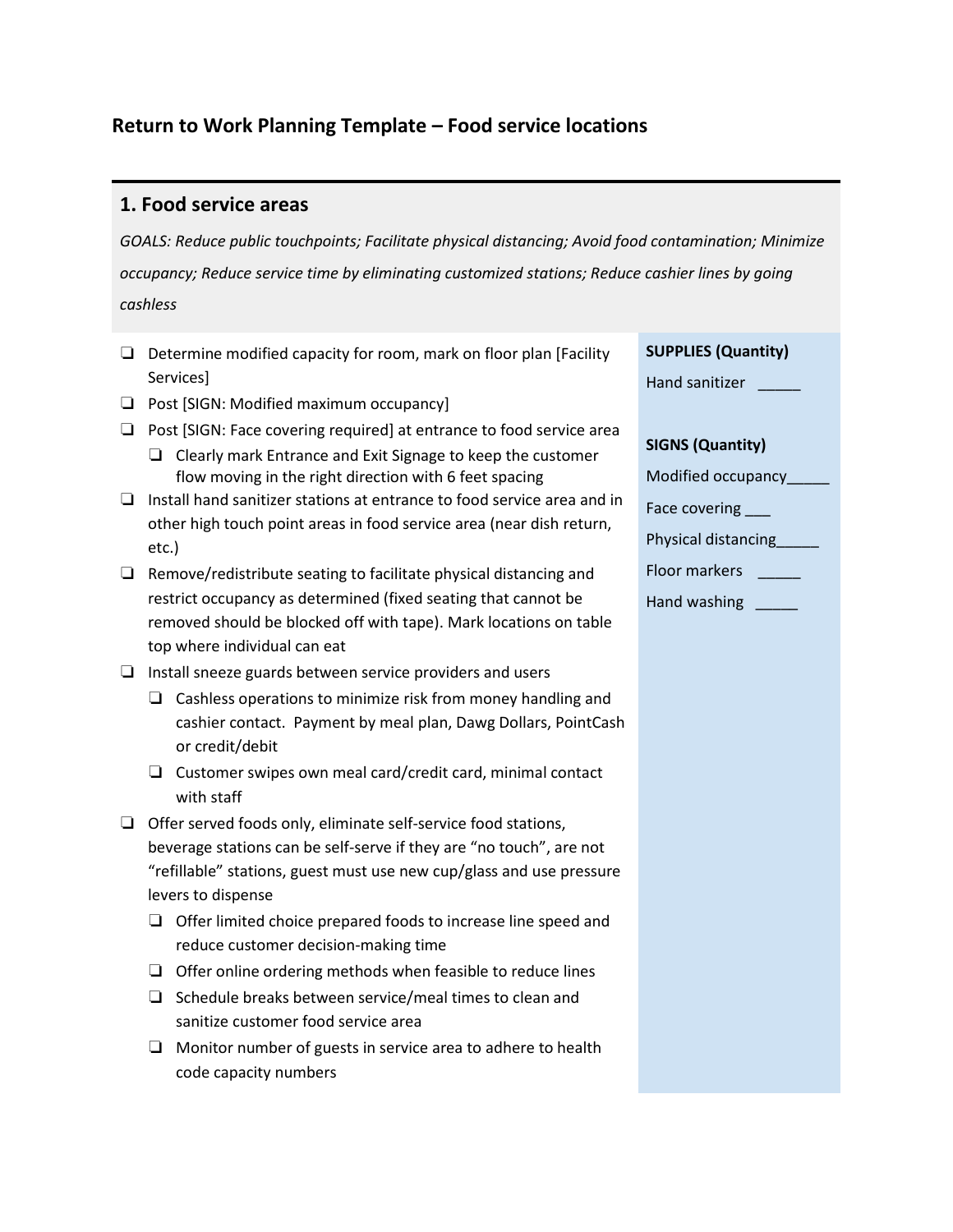- ❏ Evaluate feasibility of offering only pre-packaged, single-use cutlery and condiment packs
- ❏ At handwashing sinks, post [SIGN: Handwashing] with instructions for 20-second washing
- ❏ At queuing areas, post [SIGN: Physical distancing] and distance floor markers
- ❏ Other (please specify)

❏

#### **DAILY HOUSEKEEPING PLAN COMPLETED BY FOOD SERVICE STAFF**

Wipe down tables after each guest (if applicable)

Wipe down common touch surfaces

Check/refill hand sanitizer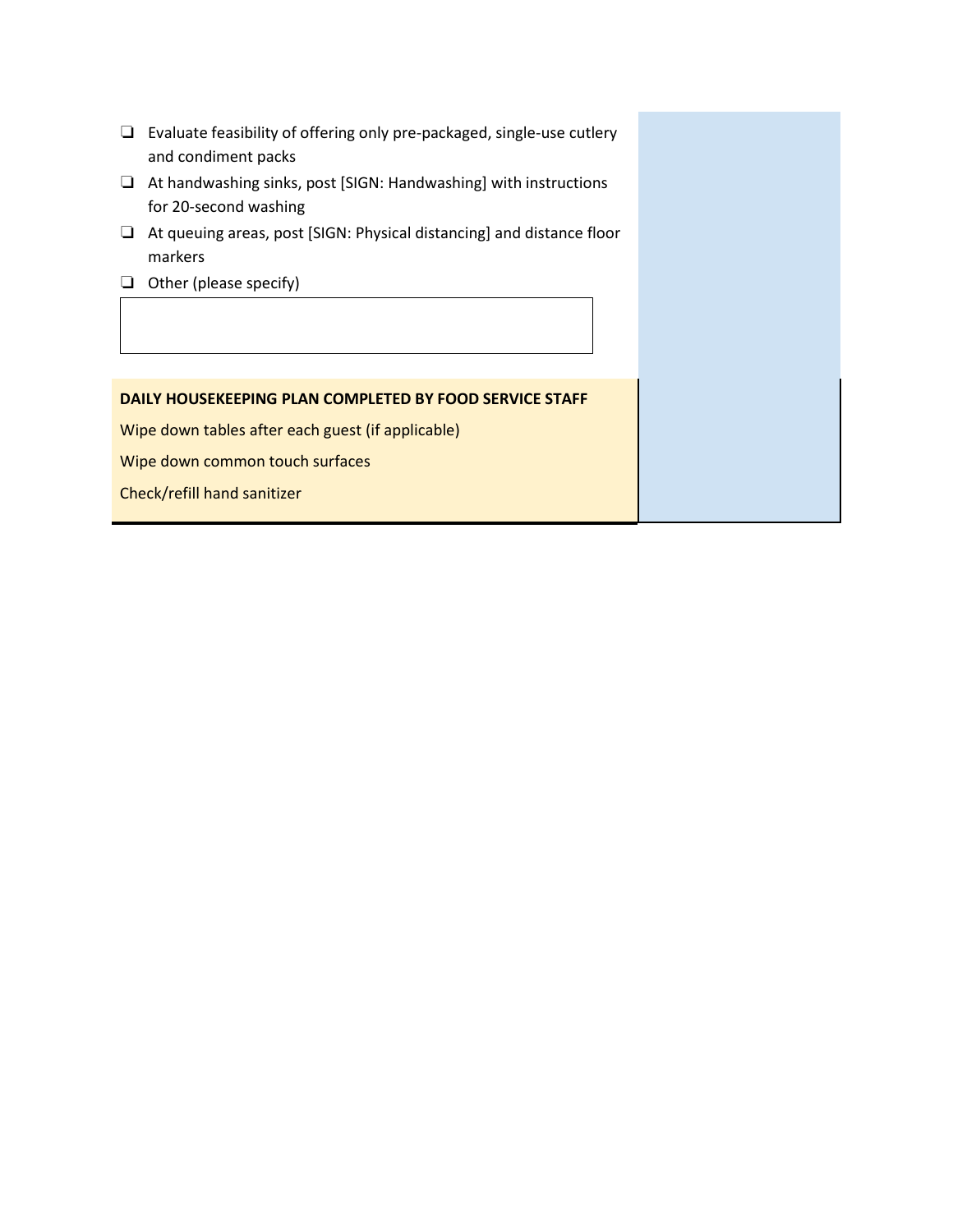## **Return to Work Planning Template – Fitness and athletics**

## **1. Fitness and athletic facilities**

*GOALS: Reduce public touchpoints; Facilitate physical distancing* 

- ❏ Determine modified capacity for room or area, mark on floor plan [Facility Services]
- ❏ Post [SIGN: Modified capacity]
- ❏ Rearrange equipment (where possible) to encourage physical distancing (use colored tape to block off equipment that cannot be used without violating physical distancing)
- ❏ Plan for cleaning of shared fitness / athletic equipment
- ❏ Post signage
- ❏ Install hand sanitizer stations
- ❏ Maintain cleaning kits
- ❏ Other (please specify)

**DAILY HOUSEKEEPING PLAN** *– coordinate with Facility Services on* 

*cleaning schedule*

Wipe down common touch surfaces

Check/refill hand sanitizer

Each facility user required to wipe down equipment before and after use

| Classroom cleaning kit(s)*    |
|-------------------------------|
| Sneeze guard(s) $\_$          |
| Note: Cleaning kits and       |
| sneeze guards will be         |
| coordinated and ordered       |
| through the building key      |
| contact and Facility          |
| Services, not this checklist. |
| Refills for cleaning kit is   |
| department responsibility.    |
| * See page 22 for kit         |
| contents                      |
|                               |
| <b>SIGNS (Quantity)</b>       |
| Modified capacity             |
| Equipment wipe down           |

Physical distancing \_\_\_\_\_\_

Floor markers \_\_\_\_\_\_

Traffic flow \_\_\_\_\_\_\_

 $\overline{\phantom{a}}$ 

**SUPPLIES (Quantity)**

Hand sanitizer \_\_\_\_\_\_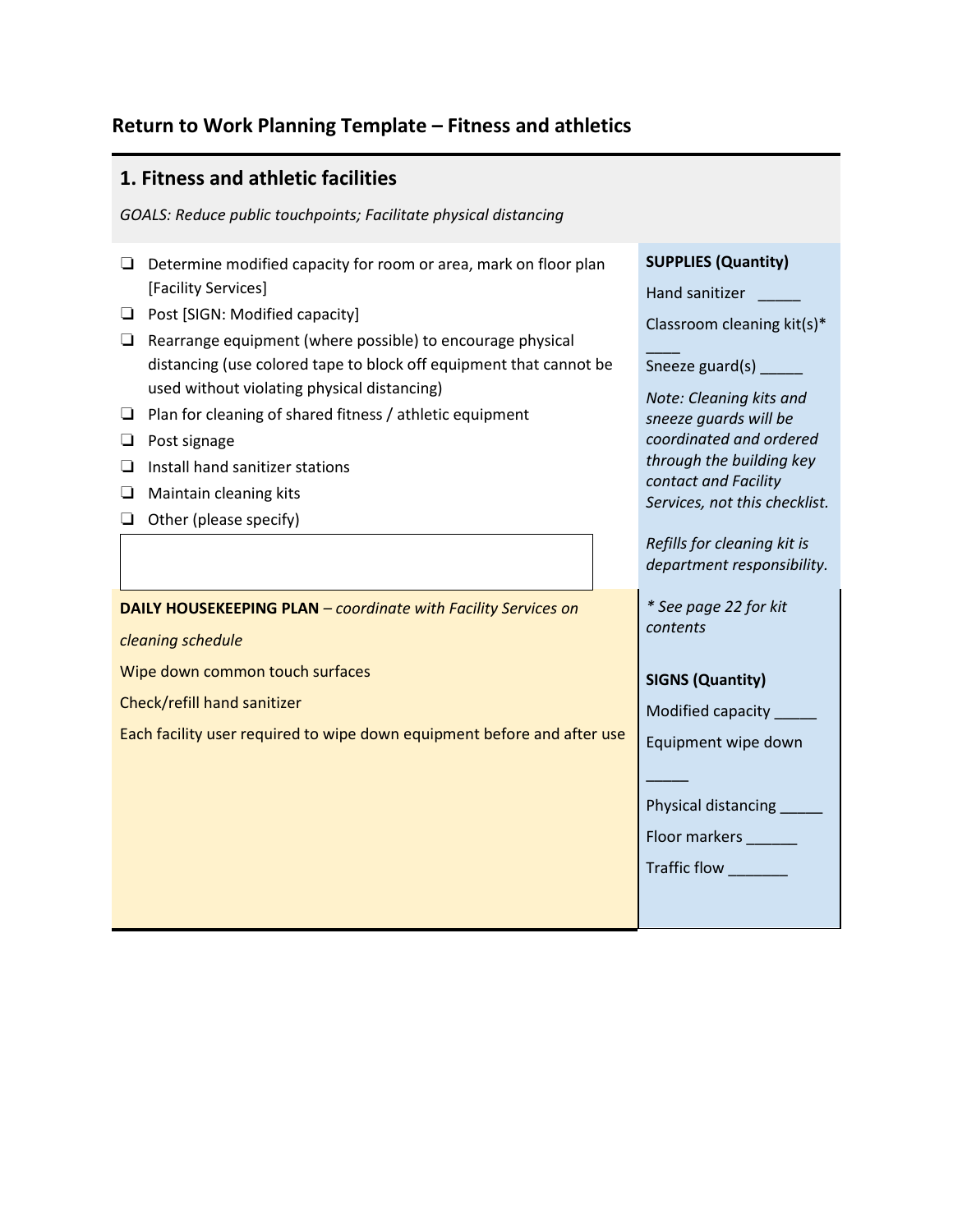## **2. Locker rooms**

*GOALS: Reduce public touchpoints; Facilitate physical distancing* 

- ❏ Determine and post modified capacity for room or area, mark on floor plan [Facility Services]
- ❏ Post [SIGN: Modified maximum occupancy]
- ❏ At queuing areas, post [SIGN: Physical distancing] and distance floor markers
- ❏ Install touch-free soap dispensers
- ❏ Post [SIGN: Handwashing] with instructions for 20-second washing
- ❏ Mark off-limits sinks, urinals, etc. as needed to maintain physical distancing *– Consult with Facility Services for support*
- ❏ Block off lockers as needed to maintain physical distancing; Consider markings on floor and benches to enforce distancing
- ❏ Other (please specify)

❏

**DAILY HOUSEKEEPING PLAN** *– See Facility Services website for updated* 

*cleaning plan and procedures*

Wipe down common touch surfaces

Check/refill hand sanitizer

|  | <b>SUPPLIES (Quantity)</b> |  |
|--|----------------------------|--|
|  |                            |  |

Hand soap \_\_\_\_\_

#### **SIGNS (Quantity)**

Modified occupancy\_\_\_\_\_

Handwashing \_\_\_\_\_

Physical distancing

 $\overline{\phantom{a}}$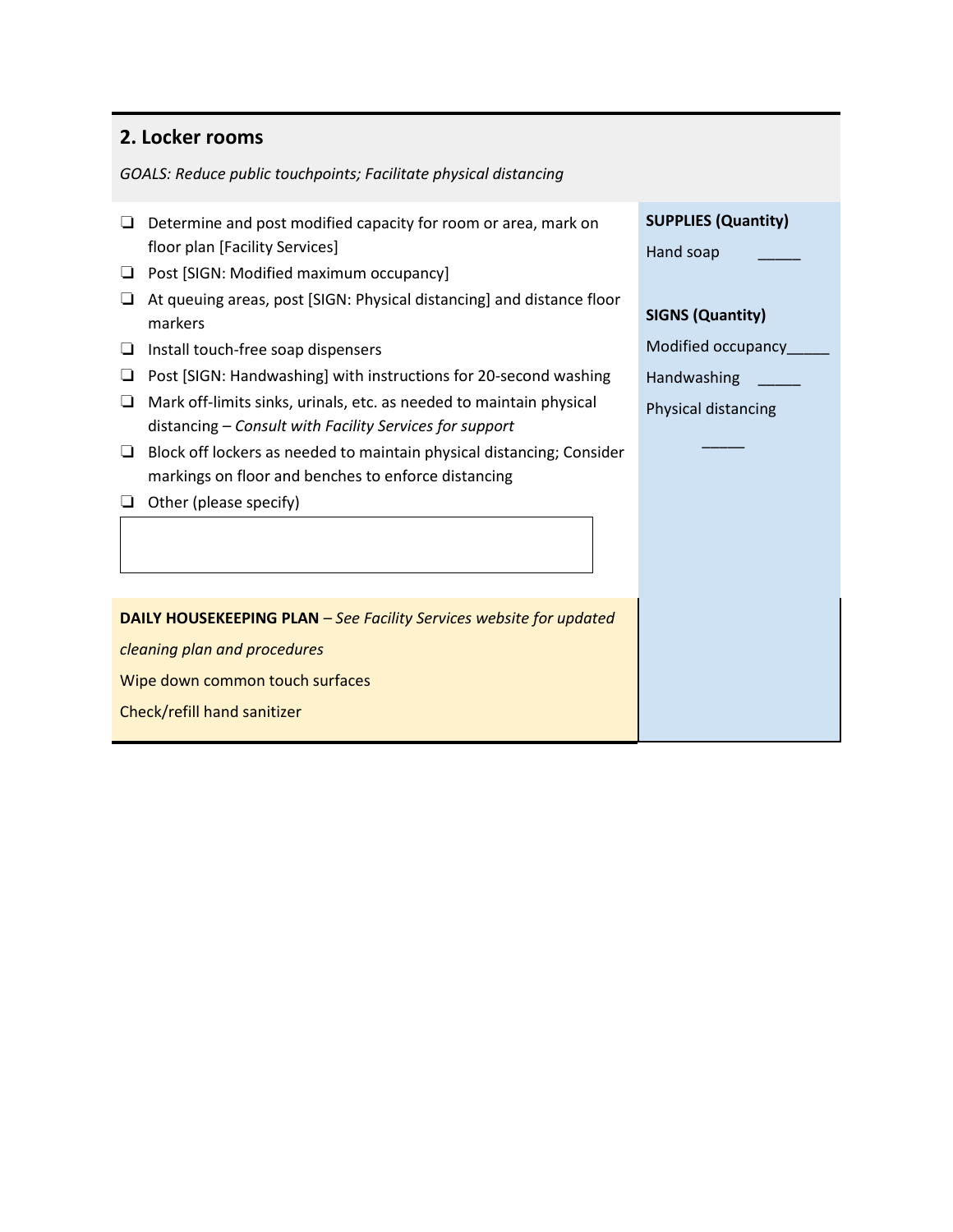## **Appendix 4: Returning to campus**

A well thought out community outreach program aimed at building occupants should prepare them for what to expect when they arrive and help to alleviate anxiety. The following are ongoing efforts that will be important to the success of returning to campus.

### **Promote safe and healthy ways to commute to and from the workplace**

Suggestions for public transport and ridesharing might include:

- Avoiding overcrowded public transportation
- Wearing face coverings
- Maintaining safe distance from other passengers
- Using hand sanitizer when entering and exiting
- Wiping surfaces with disinfecting wipes prior to touching them

Other transit methods might include:

- Ridesharing: wear face coverings
- Solo transportation modes such as bikes, walking, scooters, are highly recommended

For employees with long commutes, consider temporarily continuing to work from home.

#### **Arrival experience**

Utilize workplace arrival areas and entryways to reinforce messages, new policies and protocols, which may include:

- Reminders of how to manage an emergency in the workplace with relevant details defining who to notify, where to go, how to get help, and how to respond afterwards
- Signage or posters
- Reminding staff how to stay safe and keep others safe in the workplace by maintaining physical distancing, follow new meeting guidelines, hand washing reminders, the use of virtual collaboration tools rather than meeting in person

Cultural reminders, such as

- The vision and priorities of the organization at this time of change and stress
- Taking care of the employee is a high priority
- Shared responsibility for the health of all employee

#### **Personal Hygiene Expectations**

Respiratory etiquette

- Encourage covering coughs and sneezes with tissue or inside elbow
- Turn away from others when coughing or sneezing
- Stay home if sick

Hand hygiene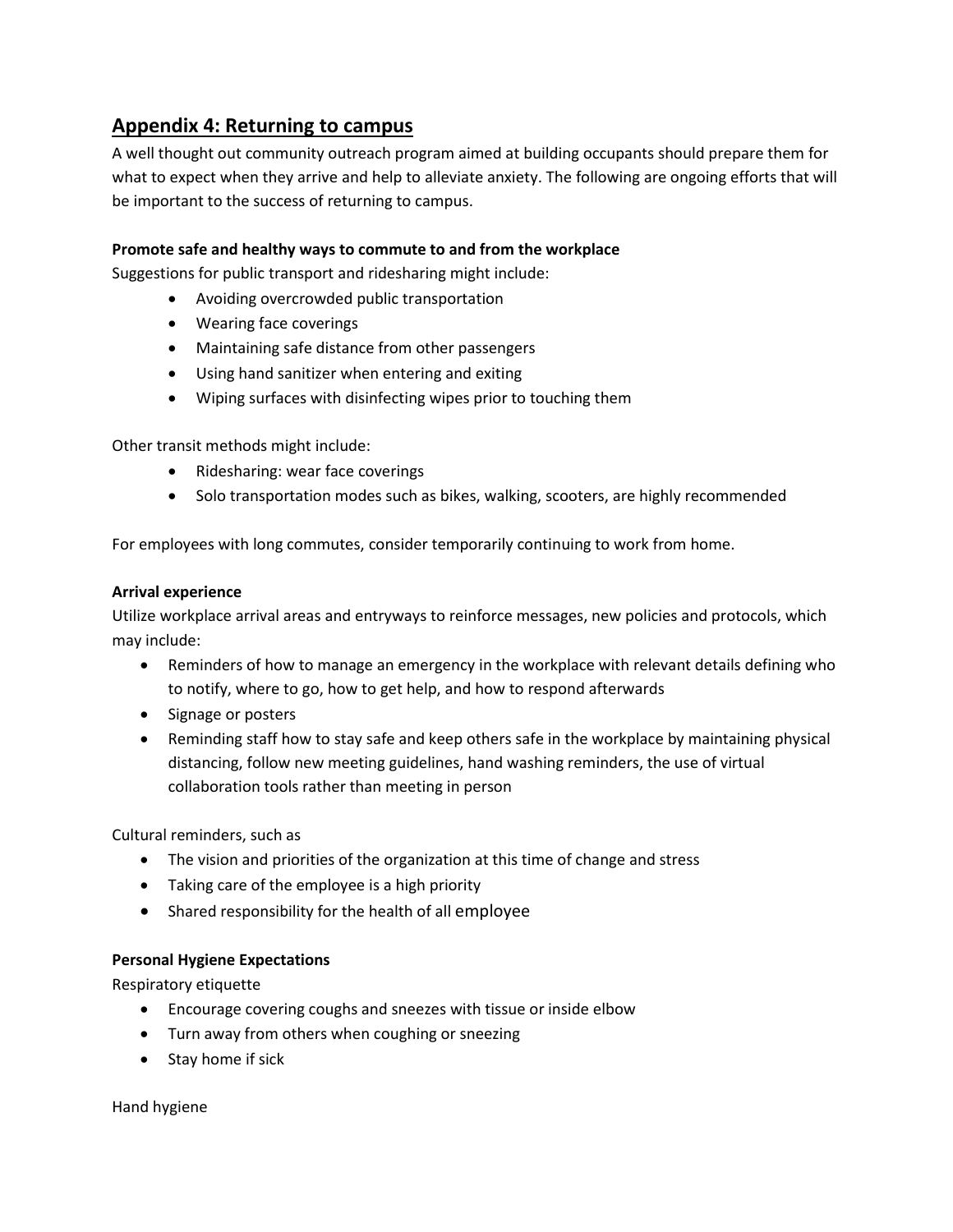- Promote frequent and thorough hand washing
- Make hand sanitizers available in multiple locations adjacent to common touchpoints

#### Avoid touchpoints

- Provide disposable wipes so that common touchpoints (doorknobs, light switches, desks, desktop peripherals, remote controls, jointly used equipment) can be disinfected by employees before each use
- Discourage the use or borrowing of other people's phones, desks, offices or equipment, including pens

#### **Workspace Hygiene and Expectations**

Regular housekeeping

- In open work environments, increase the frequency of cleaning and disinfecting frequently touched surfaces, equipment, and other surfaces in the workplace:
- Kitchen areas
- Vending machines
- Bathrooms
- Meeting rooms

For shared/agile/flexible workplaces, consider:

- Creating and posting guidelines for desk and equipment sharing, disinfecting and use
- Removing shared keyboards and mice and distribute personal peripherals to mobile workers

#### **Breaks/Meals**

Develop new practices on kitchen and meal preparation areas, which may include some temporary measures. Promote healthy hygiene practices before and after eating to reduce the potential transmission of the virus. This includes:

- Wearing a mask/face covering until you are ready to eat and replacing it after you have finished.
- Washing hands before and after eating.
- Maintaining 6 feet distance between others including in lines and seating arrangements.
- Not sitting directly across from other individuals.
- Not sharing food or utensils with others.
- Cleaning and disinfecting any shared or common items before and after use (beyond furniture and fixtures, it is recommended that these be removed from shared spaces).
- Promoting physical distancing in common areas with visual cues, rearranging furniture, removing chairs, etc.
- Encouraging occupants to bring food and beverage items from home and manage them individually
- Minimizing touchpoints by removing coffee pots and similar items
- Eliminating open food items
- Providing prepackaged items in containers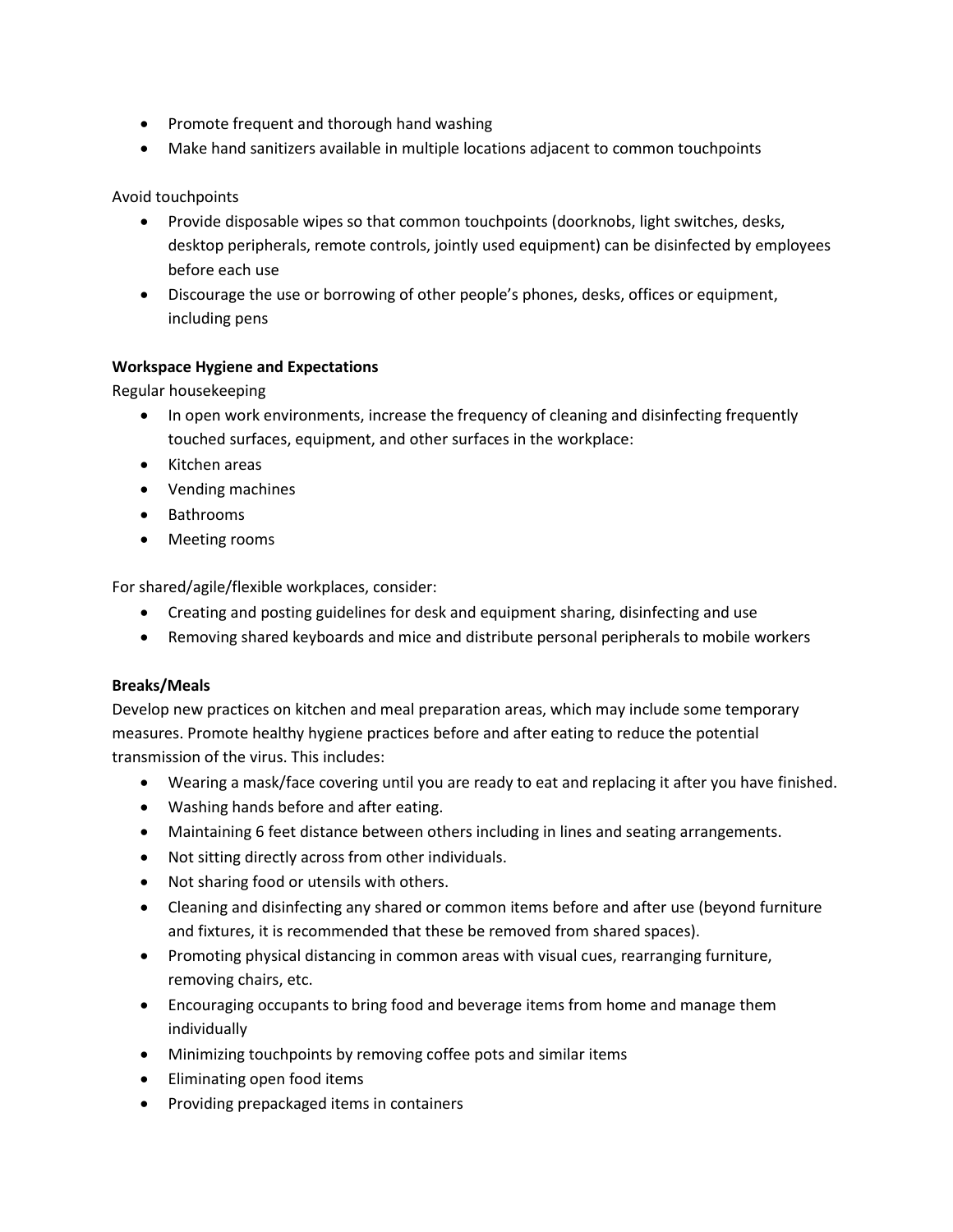- Increasing frequency of cleaning appliances such as refrigerators and microwaves
- Installing physical barriers, such as clear plastic sneeze guards, if practical

NOTE: These approaches will impact sustainability initiatives as additional waste is produced from individually packaged food and beverages.

#### **New Workplace Operations**

To maintain physical distancing, minimize touchpoints and manage potential contamination, the following practices are encouraged:

- Work from home for non-essential employees should continue when possible, with the approval of the employee's supervisor.
- In open work areas, ensure adequate spacing between co-worker, if possible.
- Implement a strict clean-desk policy so that non-essential items are not stored on the desk, but rather enclosed in cabinets or drawers.
- Everyone is required to wear a face mask or face covering while in a shared workspace/room and anytime physical distancing is difficult.
- Whenever possible, departments should eliminate shared items in the workplace and restrooms (e.g., lotions, sprays, pens, markers, shared kitchen supplies). Offices that need to provide shared pens for their patrons should only allow for single use and must disinfect the pens after each use. A best practice is to maintain a container for disinfected pens, and a container for used pens. It is recommended that these containers be clearly marked using labels and color coding.
- If desks or work areas are shared, advise individuals to sanitize all surfaces upon arrival at that seat. Supply disinfectants in the immediate proximity (or on each desk).
- In-person meetings:
	- Coach employees to critically evaluate the need for in-person meetings
	- Limit the number of attendees at in-person meetings to no more than 10 and hold only in spaces that accommodate safe distances
	- Host large team/staff meetings via video conference rather than in-person
	- Restrict or eliminate in-person meetings with external guests

### **Ongoing Support**

Students, faculty and staff members will need ongoing communication and training, especially during onboarding of new staff and students. We are:

- Develop training materials for students and employees
- Balance regular employee training on emergency procedures, good workplace hygiene and effective work practices
- Provide posters and displays related to employee learnings about new practices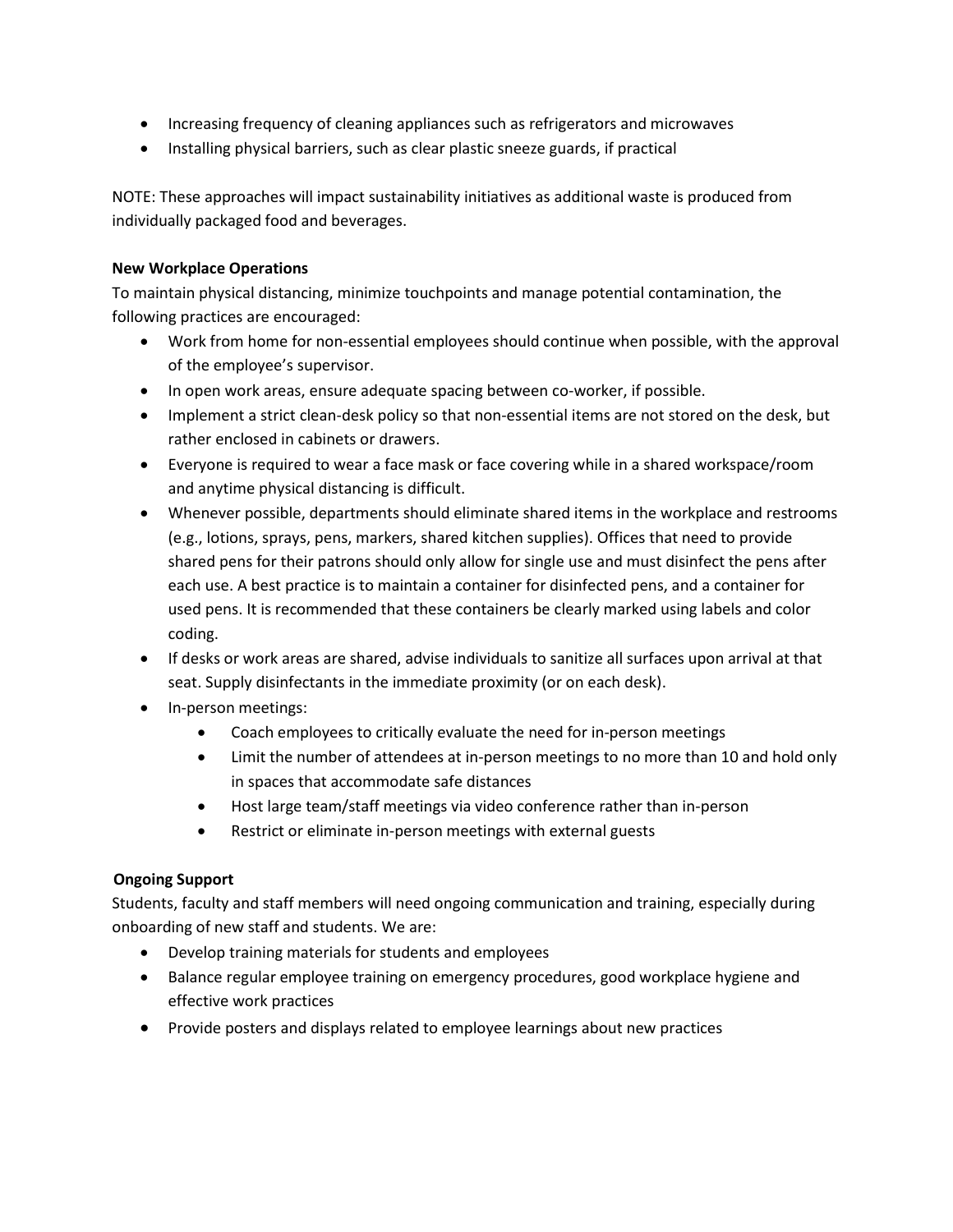## **Appendix 5: Online symptom screening**

All faculty, staff members and students must complete an online COVID-19 daily screening tool each day they are physically on any of our campuses, field stations or the aquaculture demonstration facility. This should be completed before leaving home. Anyone with symptoms will be directed to stay home and seek attention from the appropriate medical resource.

Employees must complete the COVID-19 Daily Screening each day prior to reporting to your UW-Stevens Point location. Symptoms should be reported using the process in the **Employee Daily Symptom** [Screening Job Aid.](https://www.uwsp.edu/coronavirus/Documents/Employee%20Daily%20Symptom%20Screening%20Form%20Job%20Aid.pdf)

The screening tool below is on th[e COVID webpage](https://www.uwsp.edu/coronavirus/Pages/default.aspx) and UWSP home page.

| Neeb, Corinna 07/08/2020 COVID-19 Daily Screening |                                                                                                                                                                                            |  |  |  |  |
|---------------------------------------------------|--------------------------------------------------------------------------------------------------------------------------------------------------------------------------------------------|--|--|--|--|
| All questions must be answered, either Yes or No  |                                                                                                                                                                                            |  |  |  |  |
| $\bigcirc$ Y $\bigcirc$ N                         | Do you have a fever (temperature>100.4) or feel feverish?                                                                                                                                  |  |  |  |  |
| $\bigcirc$ Y $\bigcirc$ N                         | Do you have a new or worsening cough not related to an existing condition?                                                                                                                 |  |  |  |  |
| $\bigcirc$ Y $\bigcirc$ N                         | Do you have new or worsening shortness of breath or difficulty breathing not related to an existing condition?                                                                             |  |  |  |  |
| $\bigcirc$ Y $\bigcirc$ N                         | Do you have a new or worsening sore throat not related to an existing condition?                                                                                                           |  |  |  |  |
| $\bigcirc$ Y $\bigcirc$ N                         | Do you have a new or worsening headache not related to an existing condition?                                                                                                              |  |  |  |  |
| $\bigcirc$ Y $\bigcirc$ N                         | Do you have new or worsening body or muscle aches or soreness not related to an existing condition?                                                                                        |  |  |  |  |
| $\bigcirc$ Y $\bigcirc$ N                         | Do you have new or worsening fatigue not related to an existing condition?                                                                                                                 |  |  |  |  |
| $\bigcirc$ Y $\bigcirc$ N                         | Do you have new or worsening nausea or vomiting not related to an existing condition?                                                                                                      |  |  |  |  |
| $\bigcirc$ Y $\bigcirc$ N                         | Do you have new or worsening diarrhea not related to an existing condition?                                                                                                                |  |  |  |  |
| $\bigcirc$ Y $\bigcirc$ N                         | Do you have new or worsening loss of smell or taste not related to an existing condition?                                                                                                  |  |  |  |  |
| $\bigcirc$ Y $\bigcirc$ N                         | Have you had close contact (within 6 feet for 15 minutes or more without a face covering) with a person who has been diagnosed or suspected of having COVID-19 within the past 14<br>days? |  |  |  |  |
| <b>Supervisor</b>                                 |                                                                                                                                                                                            |  |  |  |  |
| Search for user                                   |                                                                                                                                                                                            |  |  |  |  |
|                                                   | Once you have read all symptoms and answered appropriately,                                                                                                                                |  |  |  |  |
| <b>Submit</b><br>ø                                |                                                                                                                                                                                            |  |  |  |  |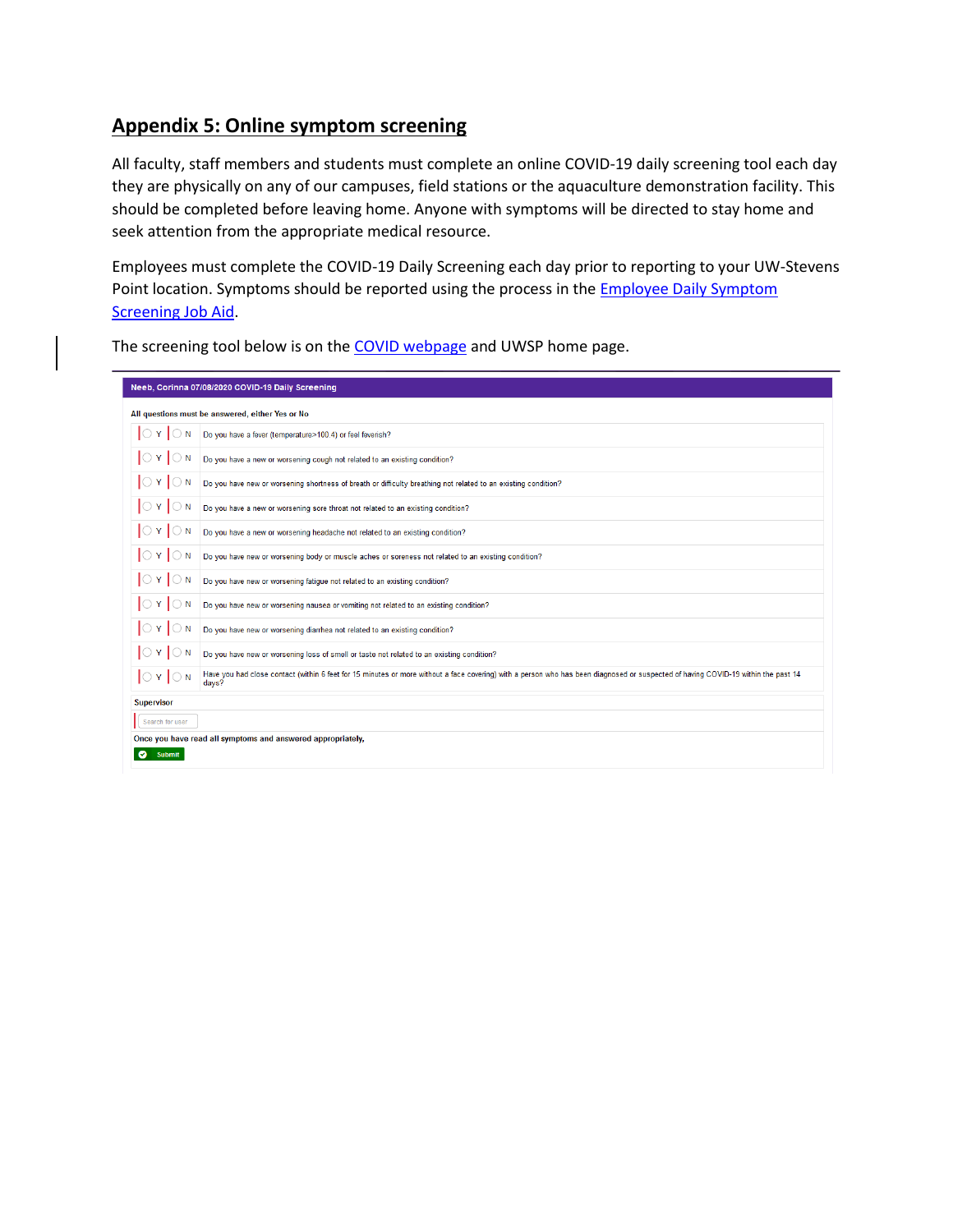## **Appendix 6: Employee Return to Work Form**

#### **INSTRUCTIONS:**

- 1. Supervisors should complete the Employee Return to Work Form
- 2. Submit your completed Employee Return to Work Form to your supervisor for approval.

# **Employee Return to Work Form - Template**

**Date:** 

**Department Name:** Submitted by:

**Part A: Summary**

**Please provide an overall summary of your return to work plan.**

**Sample Text:** *The office plans to have a limited office presence in July with only two individuals working in the office full time and one individual alternating between telecommuting and being on-campus. All other employees will continue telecommuting in Phase One. In Phase Two, most employees will either be oncampus full time or rotating between telecommuting and on-campus. This is to limit the number of employees in the office and building. There is also an employee that has a medical accommodation and will continue to telecommute for the foreseeable future. This rotation will continue through Phase Three. We also plan to stagger shift start and end times.*

### **Potential Impacts:**

**Please provide additional information regarding potential impacts to service or operations during any of the phases (i.e., adjustments in hours, reduced staffing levels to accommodate physical distancing, changes in how students and others interact with your office).**

**Sample Text:** *We will continue to hold meetings virtually, even though we will have an increased presence. We do not anticipate any negative impact to customers, other than a limited ability to serve several walk-in customers at the same time. We will encourage employees to schedule meetings in order to limit potential social distancing concerns in our lobby.*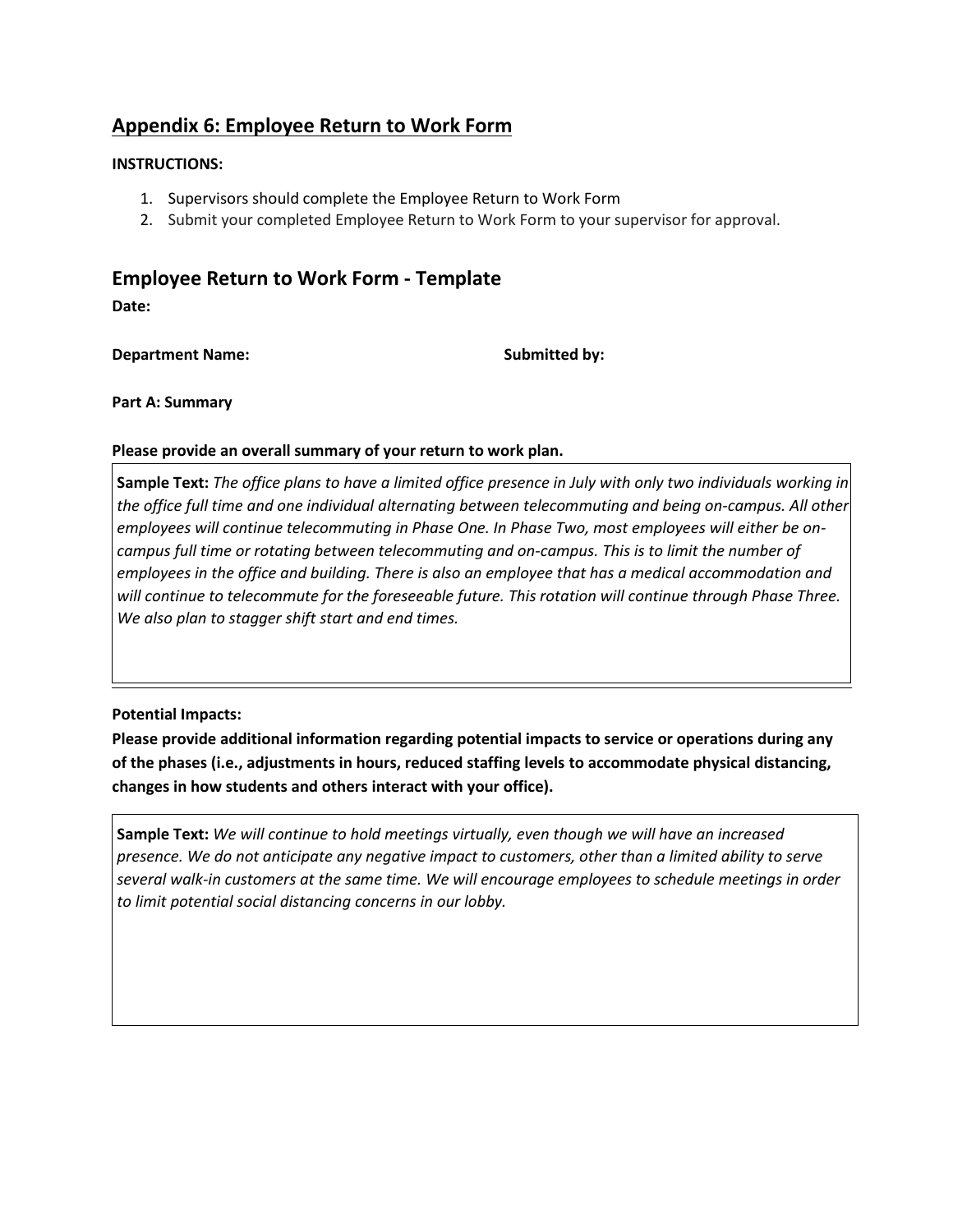### **Do you have any concerns regarding your ability to maintain physical distancing and the safety protocols outlined in the Return to Work plan? Yes No**

**If yes, please describe:**

**Sample text:** *We will need to limit customers in our lobby and may need physical distancing markers and arrows in our hallway.*

**If you have any specialized PPE needs, or concerns about physical distancing, please contact UWSP Risk Management.**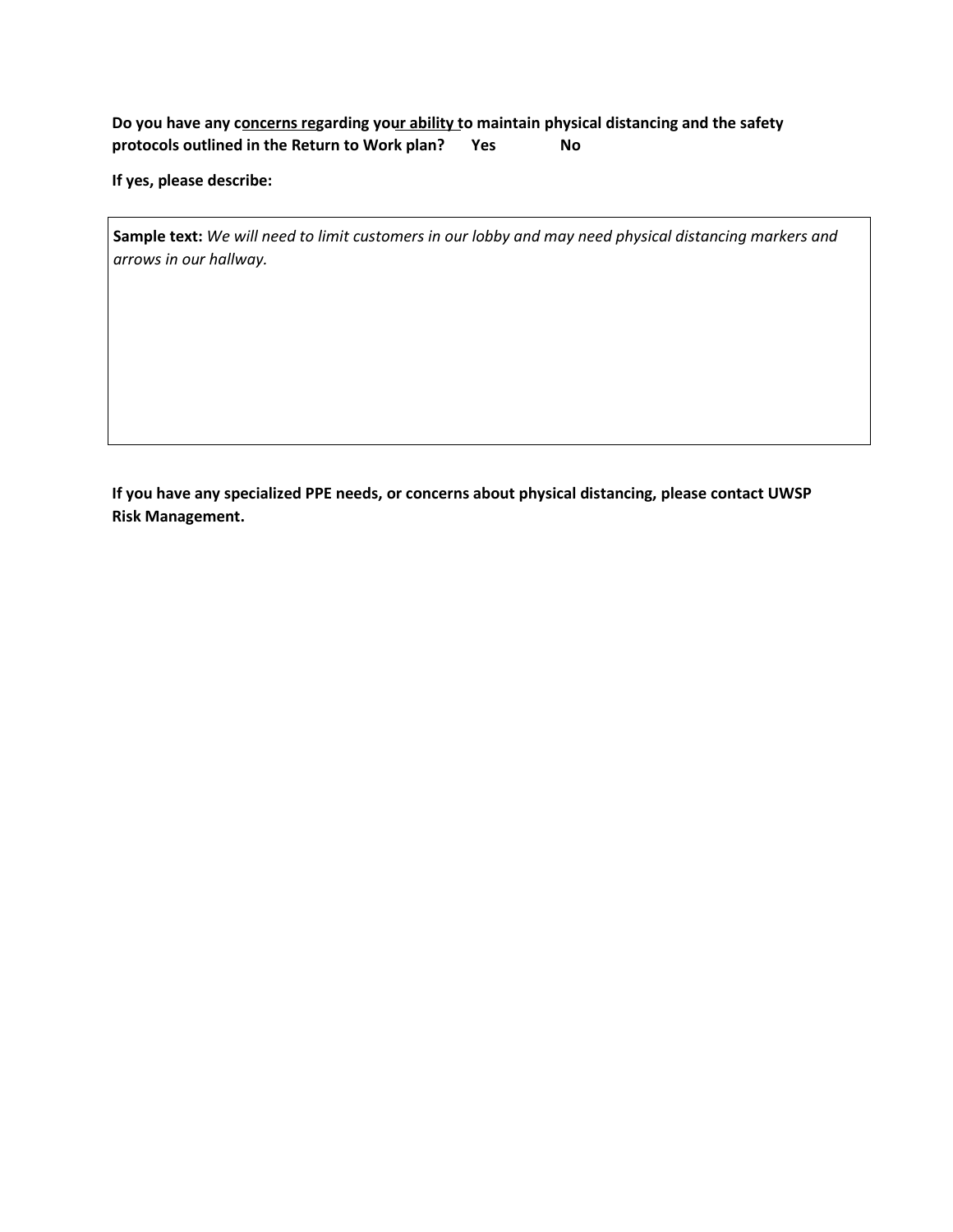## **Part B: Staffing Plan**

#### **Phase Two Department Plan (starting July 5, 2020)**

During Phase two, UW-Stevens Point will relaunch/pilot limited student programming on campus and repopulate limited functions necessary in preparation for fall. (Phase One began June 1.)

| <b>Employee Name</b> | <b>Position</b> | Employee<br>Location             | <b>Employee</b><br><b>Schedule Hours</b> | Employee<br>Schedule<br>Days of the Week<br>(i.e. M-F) | <b>Type of Schedule</b><br>(telecommuting,<br>on campus,<br>combination) | <b>Schedule</b><br>effective dates |
|----------------------|-----------------|----------------------------------|------------------------------------------|--------------------------------------------------------|--------------------------------------------------------------------------|------------------------------------|
| Name A               | Title           | <b>Building Name and</b><br>Room | $7:45$ a.m. $-4:30$<br>p.m.              | Monday - Friday                                        | On-Campus                                                                | 7/1/2020                           |
| Name B               | Title           | <b>Building Name and</b><br>Room | $7:45$ a.m. $-4:30$<br>p.m.              | Monday - Friday                                        | On-Campus                                                                | 7/1/2020                           |
| Name C               | Title           | <b>Building Name and</b><br>Room | $7:15$ a.m. $-4:00$<br>p.m.              | Monday - Friday                                        | On-Campus                                                                | 7/1/2020                           |
| Name D               | Title           | <b>Building Name and</b><br>Room | $7:45$ a.m. $-4:30$<br>p.m.              | / Tues Thurs<br>telecom                                | Alternate On-<br>M W F on-campus Campus/Telecomm<br>uting                | 7/1/2020                           |
| Name E               | Title           | <b>Building Name and</b><br>Room | $8:00$ a.m. $-4:45$<br>p.m.              | Monday - Friday                                        | Telecommuting                                                            | 7/1/2020                           |
|                      |                 |                                  |                                          |                                                        |                                                                          |                                    |
|                      |                 |                                  |                                          |                                                        |                                                                          |                                    |
|                      |                 |                                  |                                          |                                                        |                                                                          |                                    |
|                      |                 |                                  |                                          |                                                        |                                                                          |                                    |
|                      |                 |                                  |                                          |                                                        |                                                                          |                                    |
|                      |                 |                                  |                                          |                                                        |                                                                          |                                    |
|                      |                 |                                  |                                          |                                                        |                                                                          |                                    |
|                      |                 |                                  |                                          |                                                        |                                                                          |                                    |
|                      |                 |                                  |                                          |                                                        |                                                                          |                                    |
|                      |                 |                                  |                                          |                                                        |                                                                          |                                    |
|                      |                 |                                  |                                          |                                                        |                                                                          |                                    |
|                      |                 |                                  |                                          |                                                        |                                                                          |                                    |
|                      |                 |                                  |                                          |                                                        |                                                                          |                                    |
|                      |                 |                                  |                                          |                                                        |                                                                          |                                    |
|                      |                 |                                  |                                          |                                                        |                                                                          |                                    |
|                      |                 |                                  |                                          |                                                        |                                                                          |                                    |
|                      |                 |                                  |                                          |                                                        |                                                                          |                                    |
|                      |                 |                                  |                                          |                                                        |                                                                          |                                    |

**Phase Three Department Plan (August 24, 2020 – First day of academic year contract period)**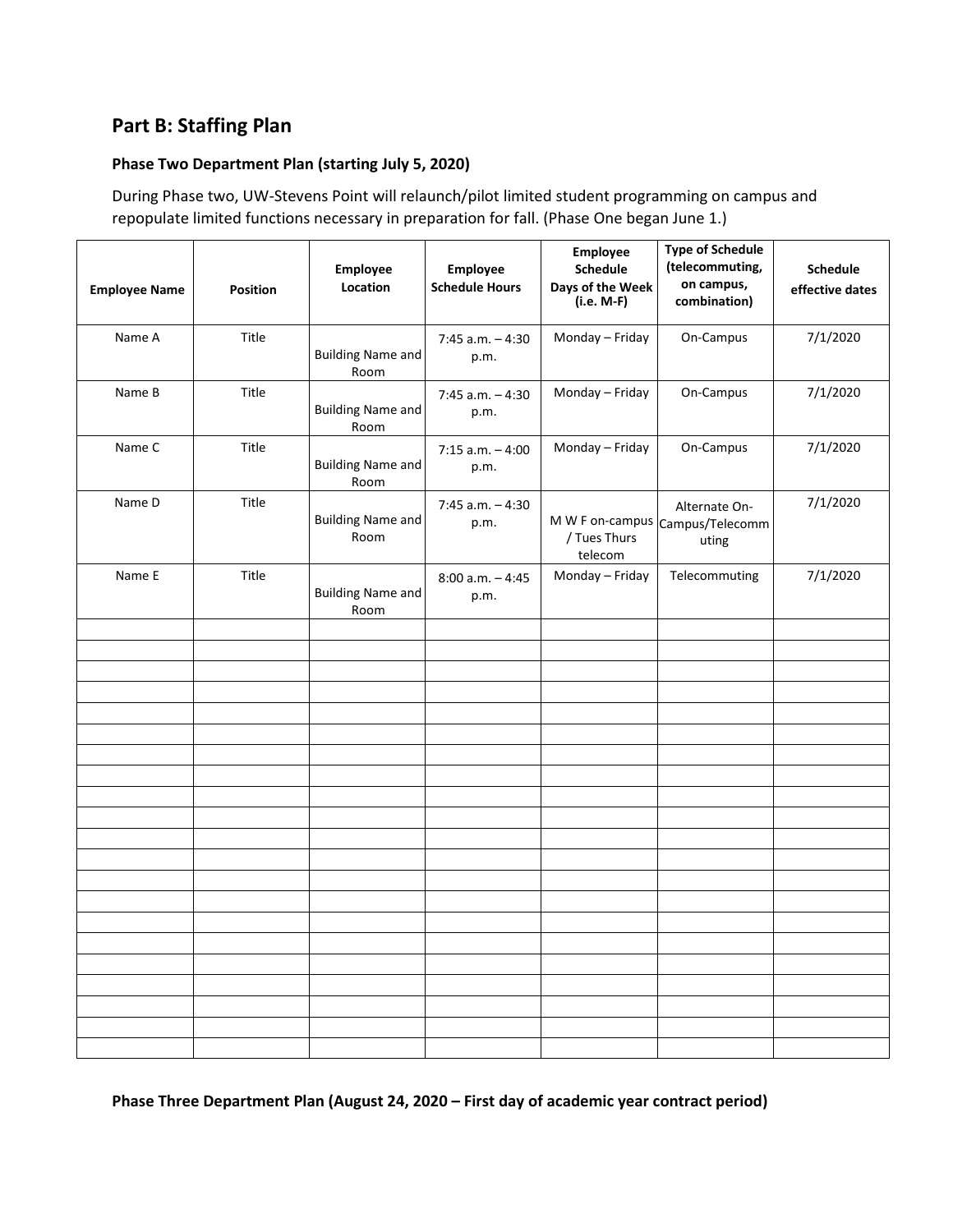Phase Three: Fall semester opening, carefully returning student population to campus

|                      |                 |                                      |                                   | <b>Type of Schedule</b>                                   |                                                       |                                    |
|----------------------|-----------------|--------------------------------------|-----------------------------------|-----------------------------------------------------------|-------------------------------------------------------|------------------------------------|
| <b>Employee Name</b> | <b>Position</b> | Employee<br><b>Building Location</b> | Employee<br><b>Schedule Hours</b> | Employee<br>Schedule<br>Days of the<br>Week<br>(i.e. M-F) | (i.e.<br>telecommuting,<br>on campus,<br>combination) | <b>Schedule effective</b><br>dates |
| Name A               | Title           | <b>Building Name</b><br>and Room     | $7:45$ a.m. $-4:30$<br>p.m.       | Monday - Friday                                           | On-Campus                                             | 7/1/2020                           |
| Name B               | Title           | <b>Building Name</b><br>and Room     | $7:45$ a.m. $-4:30$<br>p.m.       | Monday - Friday                                           | On-Campus                                             | 7/1/2020                           |
| Name C               | Title           | <b>Building Name</b><br>and Room     | $7:15$ a.m. $-4:00$<br>p.m.       | Monday - Friday                                           | On-Campus                                             | 7/1/2020                           |
| Name D               | Title           | <b>Building Name</b><br>and Room     | $7:45$ a.m. $-4:30$<br>p.m.       | Monday - Friday                                           | On-Campus                                             | 8/10/2020                          |
| Name E               | Title           |                                      | $8:00$ a.m. $-4:45$<br>p.m.       | Monday - Friday                                           | Telecommuting                                         | 7/1/2020                           |
|                      |                 |                                      |                                   |                                                           |                                                       |                                    |
|                      |                 |                                      |                                   |                                                           |                                                       |                                    |
|                      |                 |                                      |                                   |                                                           |                                                       |                                    |
|                      |                 |                                      |                                   |                                                           |                                                       |                                    |
|                      |                 |                                      |                                   |                                                           |                                                       |                                    |
|                      |                 |                                      |                                   |                                                           |                                                       |                                    |
|                      |                 |                                      |                                   |                                                           |                                                       |                                    |
|                      |                 |                                      |                                   |                                                           |                                                       |                                    |
|                      |                 |                                      |                                   |                                                           |                                                       |                                    |
|                      |                 |                                      |                                   |                                                           |                                                       |                                    |
|                      |                 |                                      |                                   |                                                           |                                                       |                                    |
|                      |                 |                                      |                                   |                                                           |                                                       |                                    |
|                      |                 |                                      |                                   |                                                           |                                                       |                                    |
|                      |                 |                                      |                                   |                                                           |                                                       |                                    |
|                      |                 |                                      |                                   |                                                           |                                                       |                                    |
|                      |                 |                                      |                                   |                                                           |                                                       |                                    |
|                      |                 |                                      |                                   |                                                           |                                                       |                                    |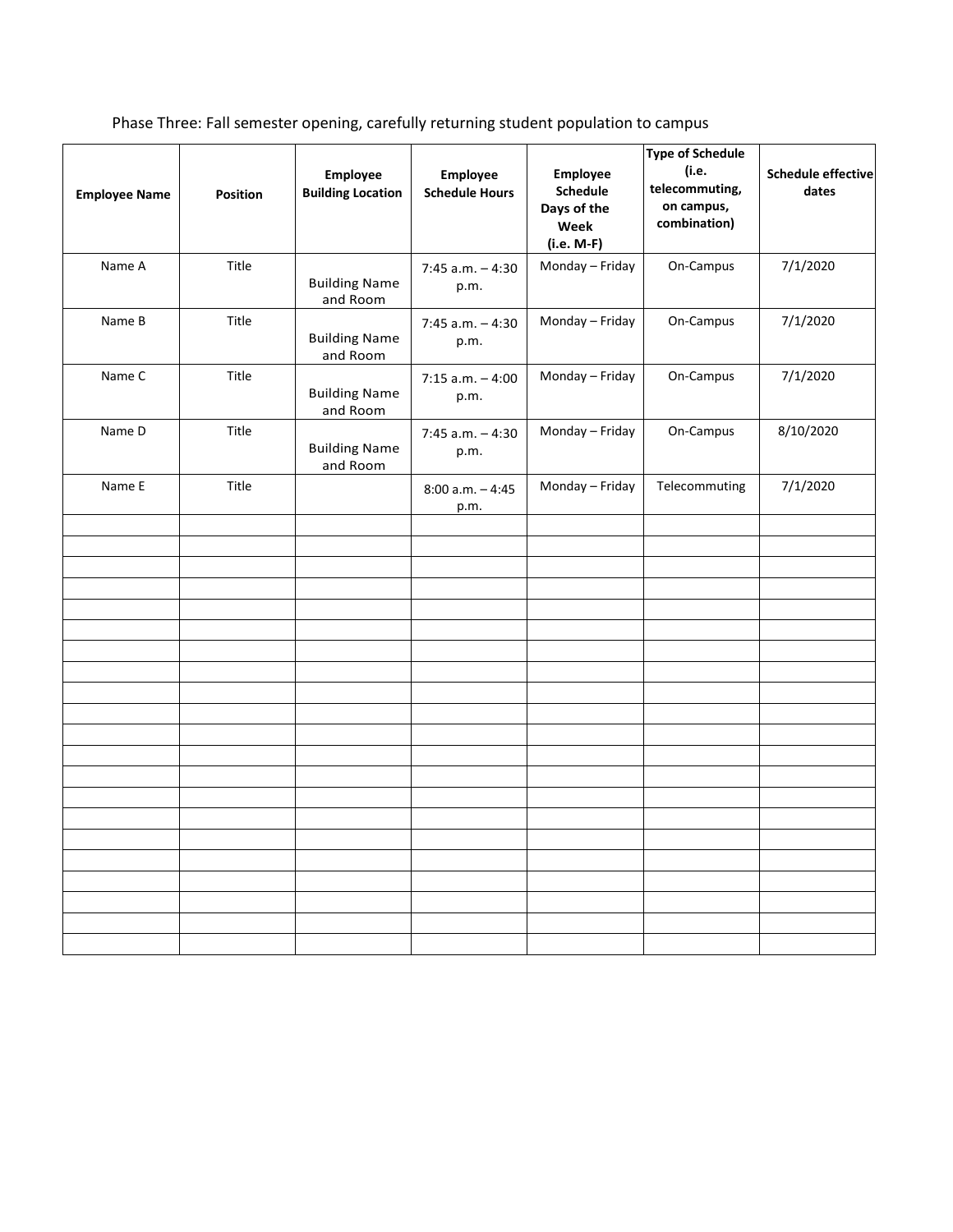## **Appendix 7: Signage Toolkit**

University Communications and Marketing has created a standard sign set and floor markers with UW-Stevens Point branding for use across campuses. Until September 30, all standards signs will be paid for centrally. After September 30, sign orders will be the responsibility of the department.

### **How to Order**

- To place an order for department-use/non-public physical distancing floor markers and signage, visit Printing and Design Services website, [https://www.uwsp.edu/printdesign/Pages/how-to](https://www.uwsp.edu/printdesign/Pages/how-to-order.aspx)[order.aspx.](https://www.uwsp.edu/printdesign/Pages/how-to-order.aspx) If you are a first-time user, please follow the instructions to create an account. You will then see the sign options.
- Building and traffic pattern signage and other common area signage will be ordered and installed by Facility Services.

### **Sign options\***

1. Modified maximum occupancy notice



2. Maintain physical distancing



3. Single file, keep right



4. Wipe down surfaces before and after meeting

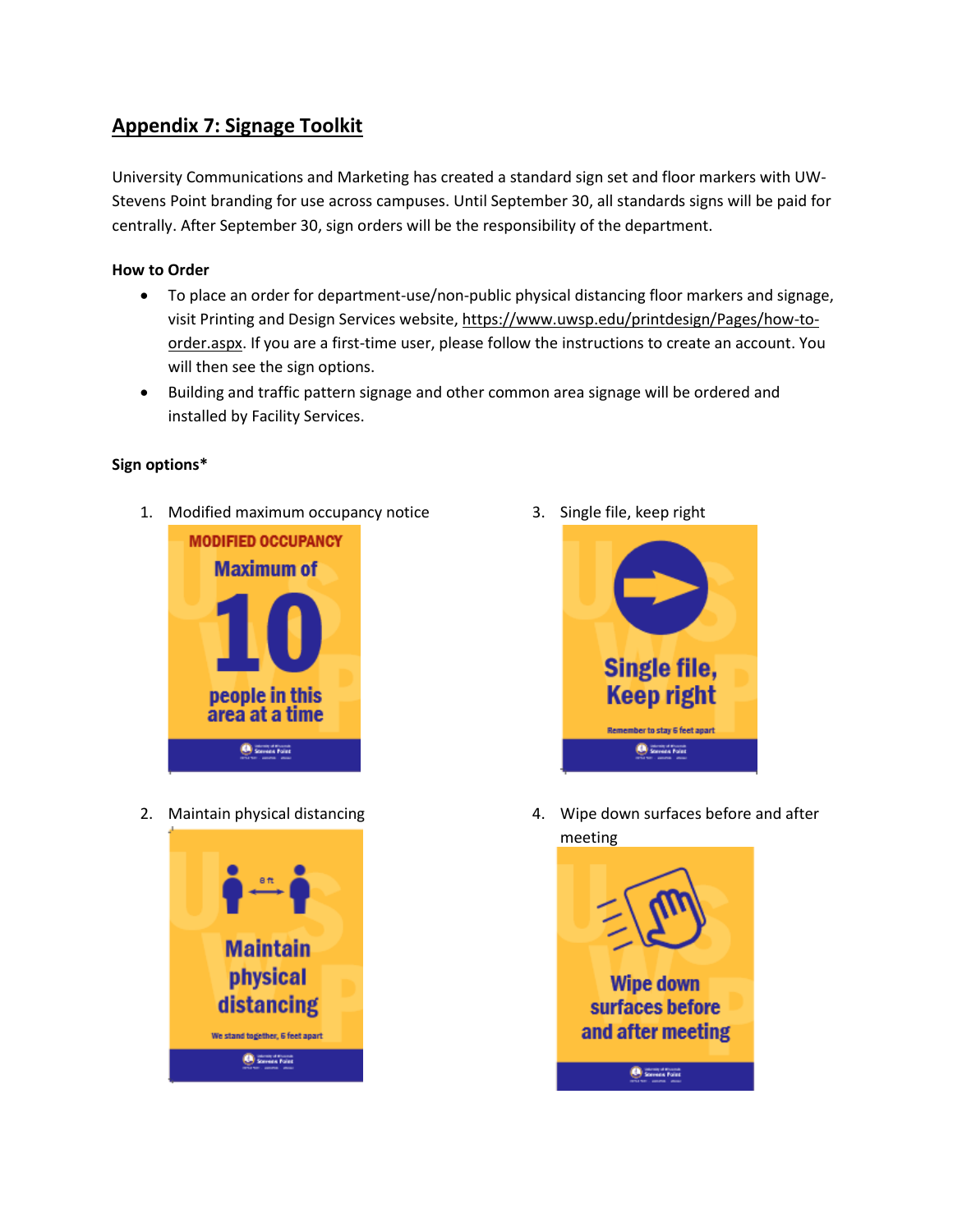5. Wash hands for 20 seconds



6. Face covering required



7. Please wait here for assistance



8. Please ring bell and wait here for assistance



9. One-way traffic, enter here



10. One-way traffic, do not enter

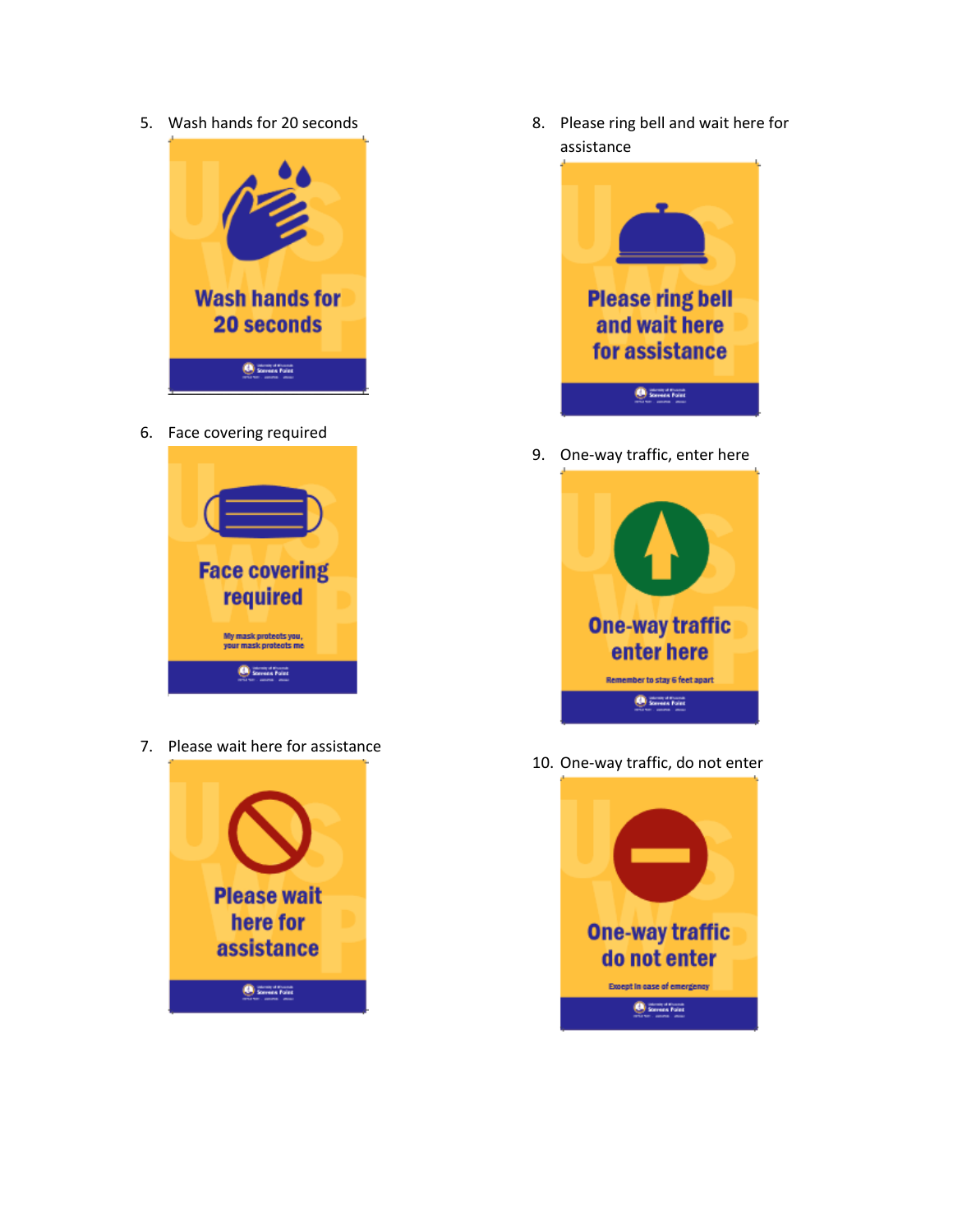#### 11. Exit here



12. Enter here



13. Entrance closed



14. Emergency exit only



15. This area is closed



16. Computer lab

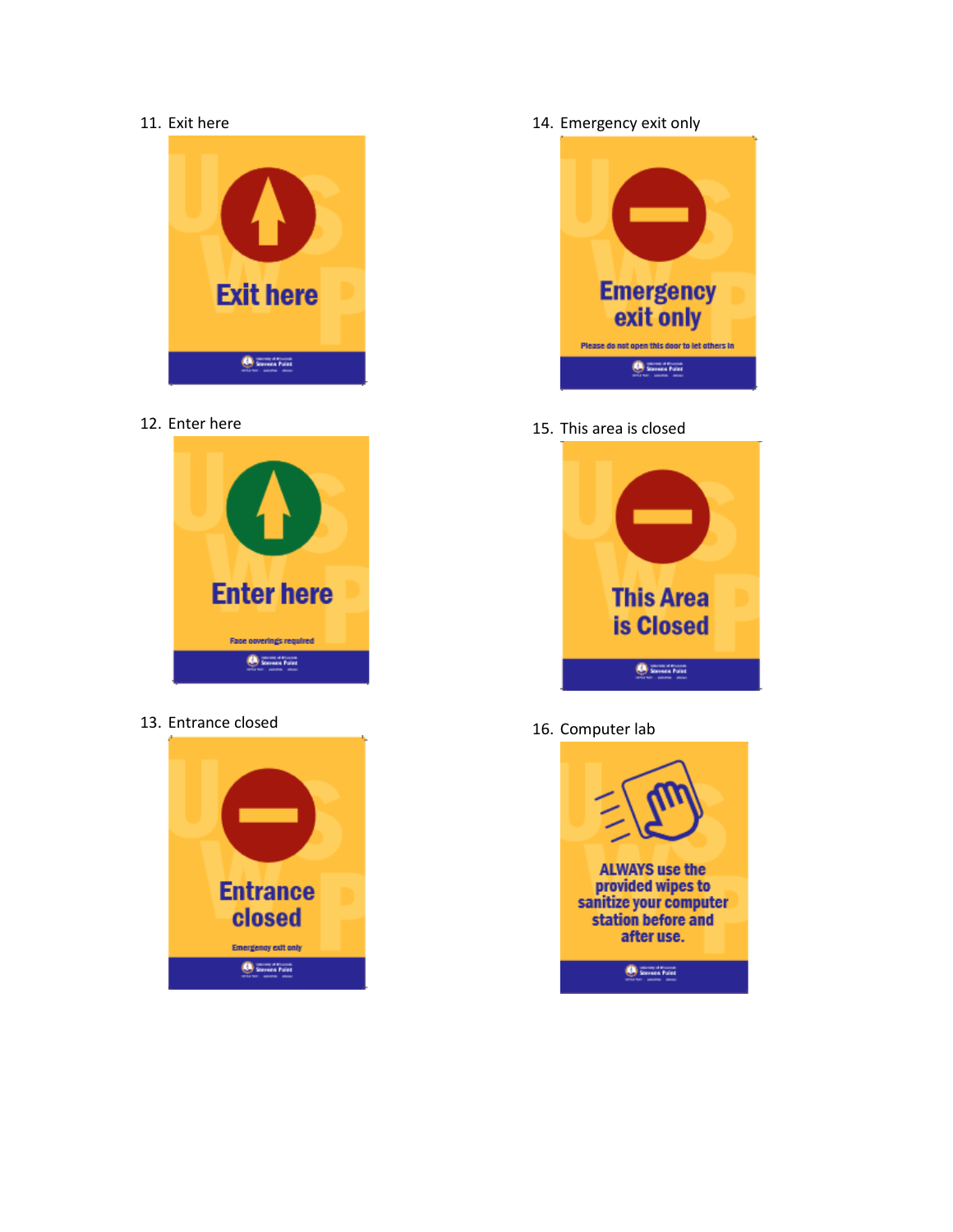17. Paper towel use instruction



18. Elevator single occupant or family



19. COVID-19 symptoms



20. Offline in support of physical distancing



21. Kitchen/breakroom



22. Restrooms

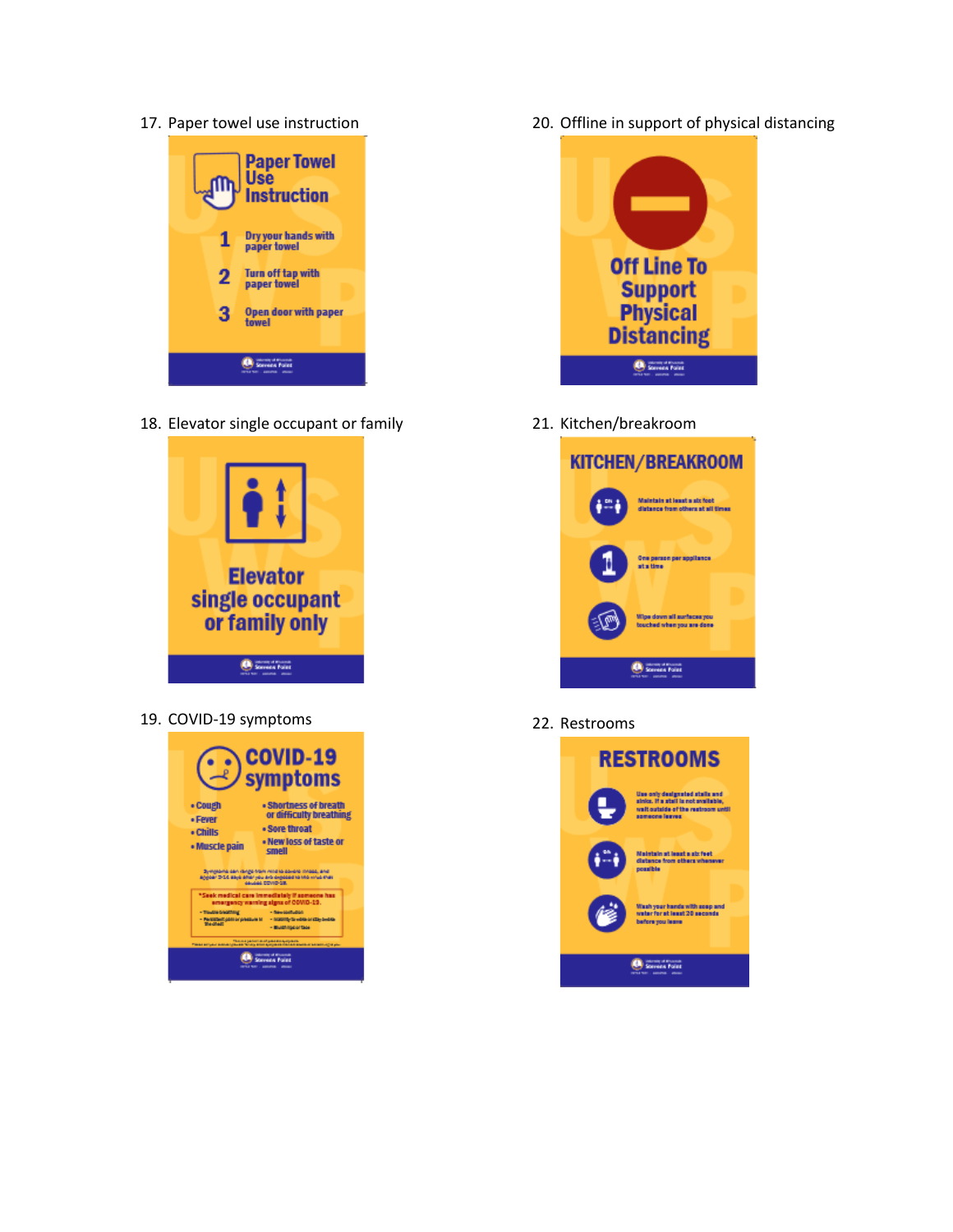### 23. Drinking fountains



24. Help Stop COVID-19: What you can do



25. Up only (stairwell)



26. Down only (stairwell)



27. Hand dryers (use elbow to activate)



28. Before class begins, disinfect your desktop

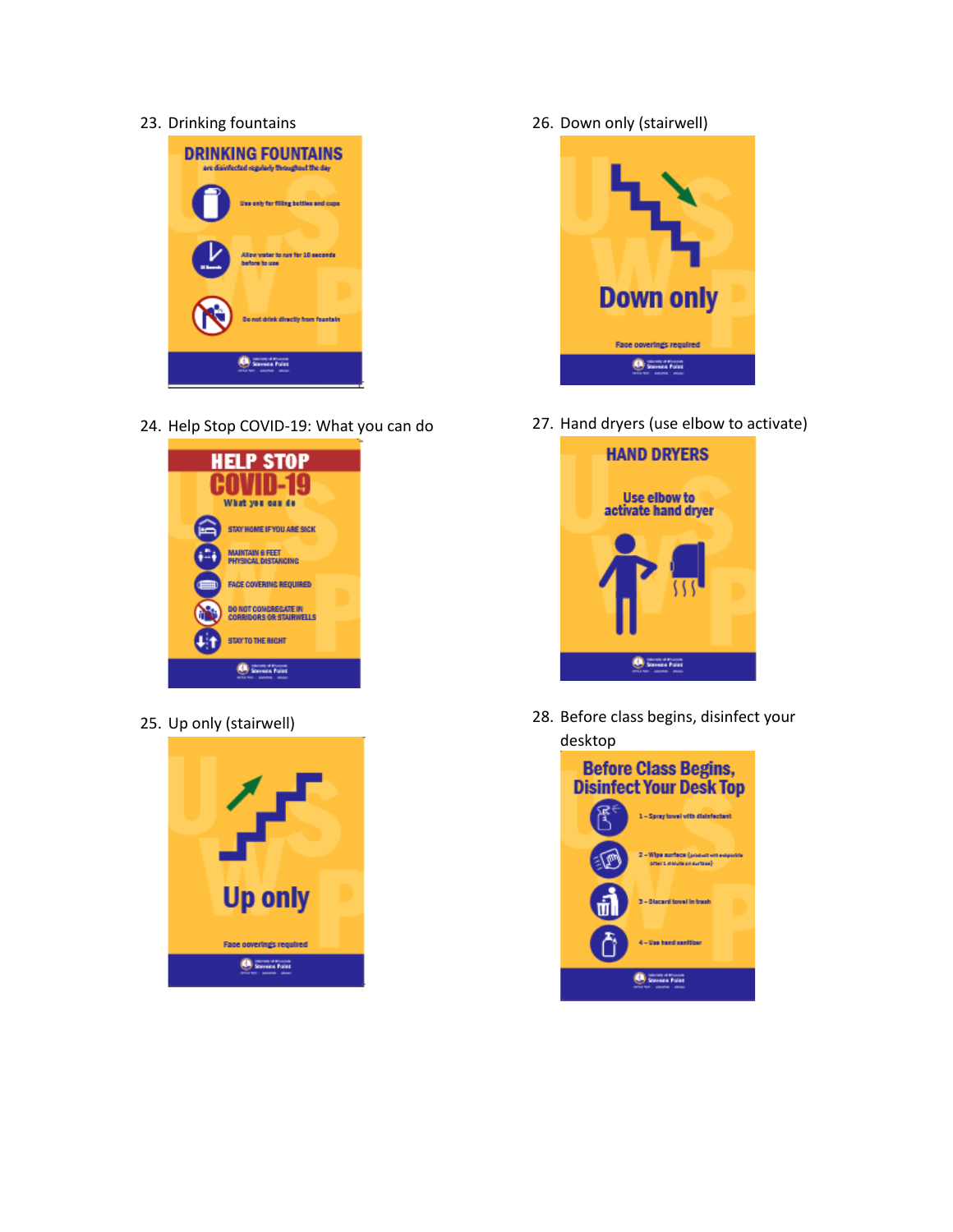29. STOP Before entering, please consider the following:



30. STOP Please do not enter if



31. Disinfect computers in labs and

# classrooms Disinfect Computers<br>in Labs and Classrooms<br>manuscriptions 1 - Take a wipe from the dispenser 2 - Wige down the mouse,<br>keyboard, desktop and chair<br>(if needed, was 1 additional wige) 3 - Discard vipe in trash 4 - Walt 3 minutes for the<br>disinfectant to kill all viruses **State code** .<br>Chieddodd ar acoecddio an-lloe.<br>Chieddodd at eeswesig .cdw/odibis **O** Stevens Point

32. Do not use (this computer is for online use only



\* Sign options subject to change. Consult the Printing and Design Digital Storefront for the latest sign options available.